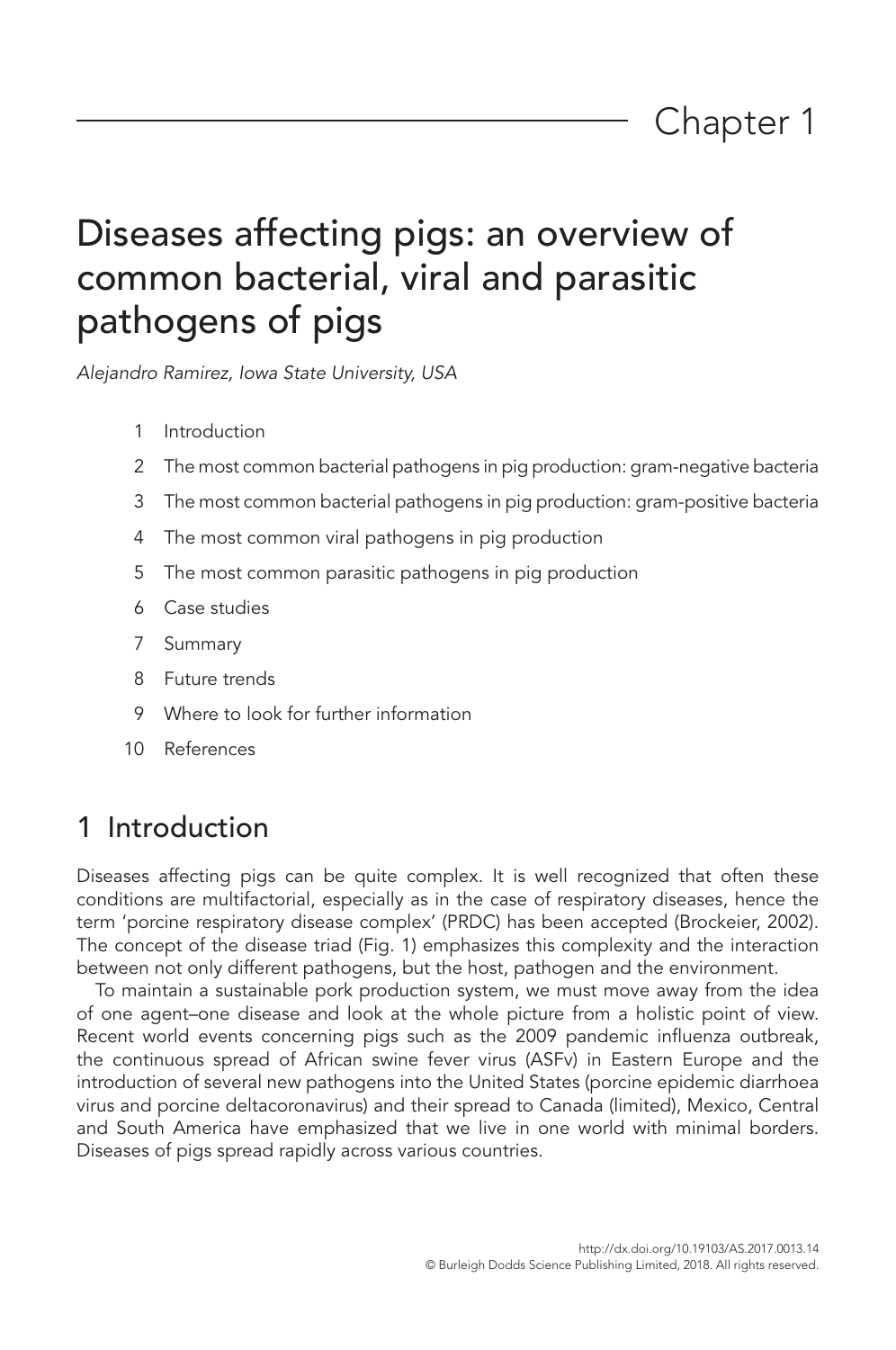

Figure 1 Depiction of the disease triad demonstrating the interactions between host, pathogen and the environment.

The concept of one world and one health requires all of us to work together to improve the health and welfare of pigs to achieve sustainable pork production.

The following section summarizes some of the most common bacteria, viruses and parasites found in pig production including those of greatest importance due to their effect on production, importance from an international trade perspective, as well as their zoonotic concern. It is not to be considered a comprehensive review by any means.

## 2 The most common bacterial pathogens in pig production: gram-negative bacteria

The advent of new diagnostic technologies such as polymerase chain reaction (PCR) testing have allowed pig veterinarians to diagnose a wide range of viral diseases, making bacterial infection appear to be 'old' pathogens. However, bacterial pathogens continue to significantly affect the health and well-being of pigs, and pig bacterial pathogens are of great importance today because of human concern regarding antimicrobial resistance. Worldwide, pig farmers and veterinarians are being pressured to use less antimicrobials stressing the importance of their responsible and judicious use and disease prevention instead.

## 2.1 *Actinobacillus pleuropneumoniae*

*Actinobacillus pleuropneumoniae* (APP) is a gram-negative coccobacillus and has global importance as the causative agent of pleuropneumonia in pig. Pleuropneumonia is characterized as a highly contagious disease with sudden onset, high mobility and mortality, only affecting pigs. Many different serotypes are recognized based on the RTX exotoxins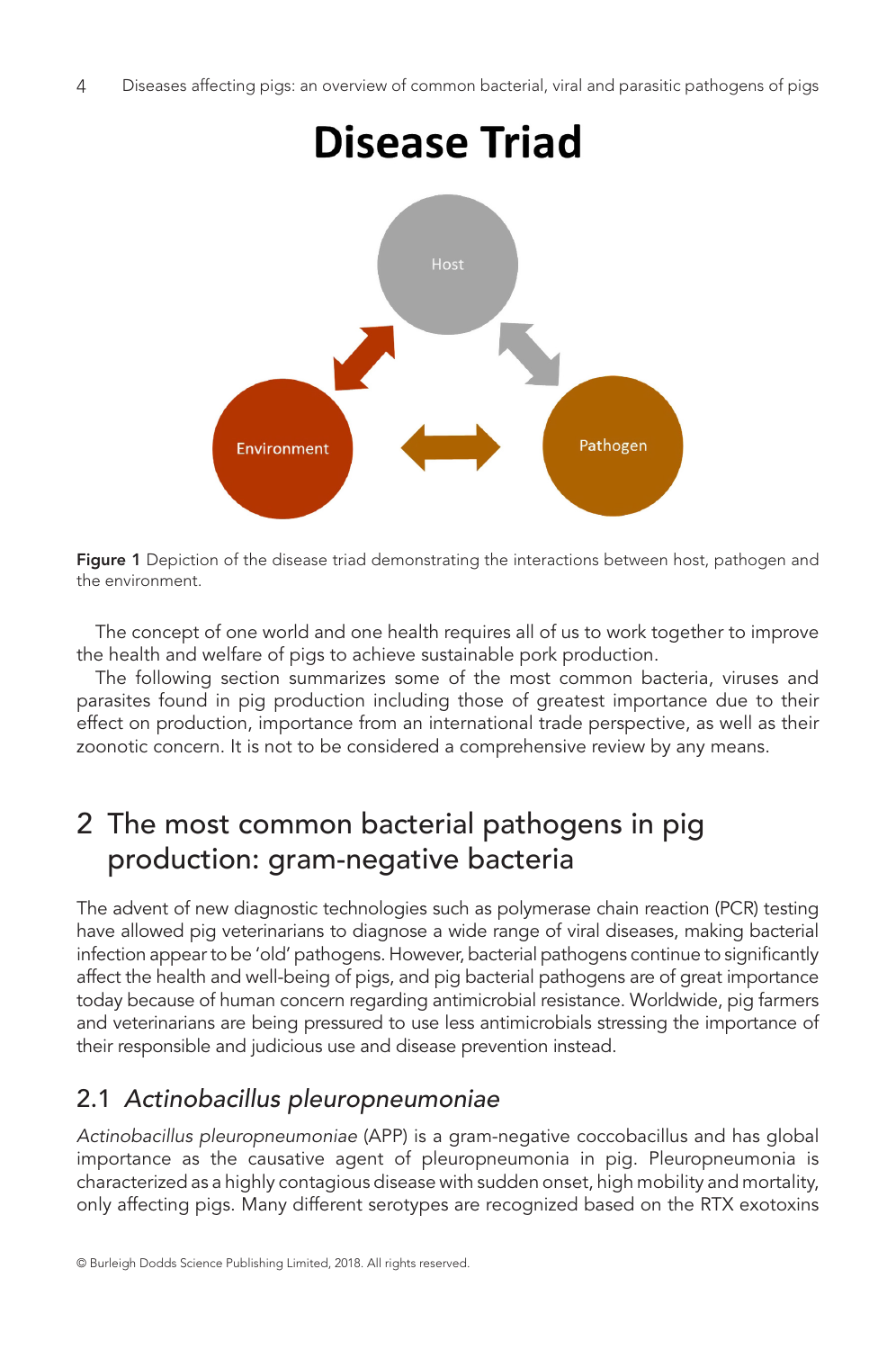secreted by the organism. Currently, four of these exotoxins are recognized (ApxI, ApxII, ApxIII, ApxIV) and their presence varies among serotypes (Chiers et al., 2010). These toxins cause severe internal pulmonary haemorrhage and cytotoxicity. Apart from these toxins, many other virulence factors have also been identified. The virulence of serotypes, as well (asymptomatic to high mortality) as their prevalence in different geographical regions, is highly variable (Clota et al., 1996; Mittal et al., 1996; Kucerova et al., 2005; Gottschalk, 2003). It is well recognized that isolates from most herds have more than one low-virulent serotype (Gottschalk, 2003).

One of the major challenges with APP is that pigs continue to carry the organism in their lungs and tonsils for several months (Desrosiers, 2004), thus creating an opportunity for repeated outbreaks of this clinical disease, as well as creating a challenging environment at all stages of pig production, from growing pigs until slaughter. Antimicrobials are used to treat the disease with several countries, especially the United States, demonstrating a pattern of resistance to beta-lactams (penicillin, amoxicillin). Antimicrobial treatment helps minimize mortalities during the early stages of an outbreak, but they do not eliminate carrier pigs and Sjölund et al. (2009) have suggested that the use of highly effective antimicrobials prevents good antibody response to the infection, thus leaving pigs susceptible to future re-infections.

Vaccination against APP is challenging due to the various different serotypes. They involve stimulation by several different Apx exotoxins as well as an outer membrane protein (Gottschalk, 2012).

The severity of APP infections is a significant burden on the sustainability and feasibility of an infected herd. This is especially true today with the current emphasis on antimicrobial stewardship, thus infected herds must undergo a de-population and re-population many times with APP-free pigs.

There are no zoonotic concerns regarding APP other than it can lead to extensive antimicrobial use in infected herds.

#### 2.2 *Bordetella bronchiseptica*

*Bordetella bronchiseptica* is a gram-negative rod that is found throughout the world and infects many different mammalian species (Brockmeier et al., 2012). In pigs *Bordetella bronchiseptica* primarily causes pneumonia and atrophic rhinitis.

Several virulence genes which appear to require co-expression of the BvgAS genes are identified (Beier and Gross, 2008) and are also subject to phase variation. Early BvgAS genes are involved in bacterial attachment followed later (once a large number of bacteria have colonized the area) with gene expression for toxin production (Brockmeier et al., 2012). It is this toxin production (especially dermonecrotic toxin) that contributes to the progression of the disease, especially atrophic rhinitis (nasal turbinate and septal damage).

Vaccination of sows before farrowing can be used in conjunction with antimicrobials to prevent atrophic rhinitis in pigs. The aim of these interventions is to prevent or minimize early colonization by *Bordetella bronchiseptica*, allowing the pig's immune system to protect it as it matures as well as preventing the late stages of BvgAS gene expression, which produces the dermonecrotic toxin. Vaccination helps minimize disease but does not prevent infection. Antibiotics can help minimize disease transmission between pigs.

*Bordetella bronchiseptica* often works in conjunction with toxigenic *Pasteurella multocida* to cause the more severe disease known as progressive atrophic rhinitis (de Jong and Nielsen, 1990).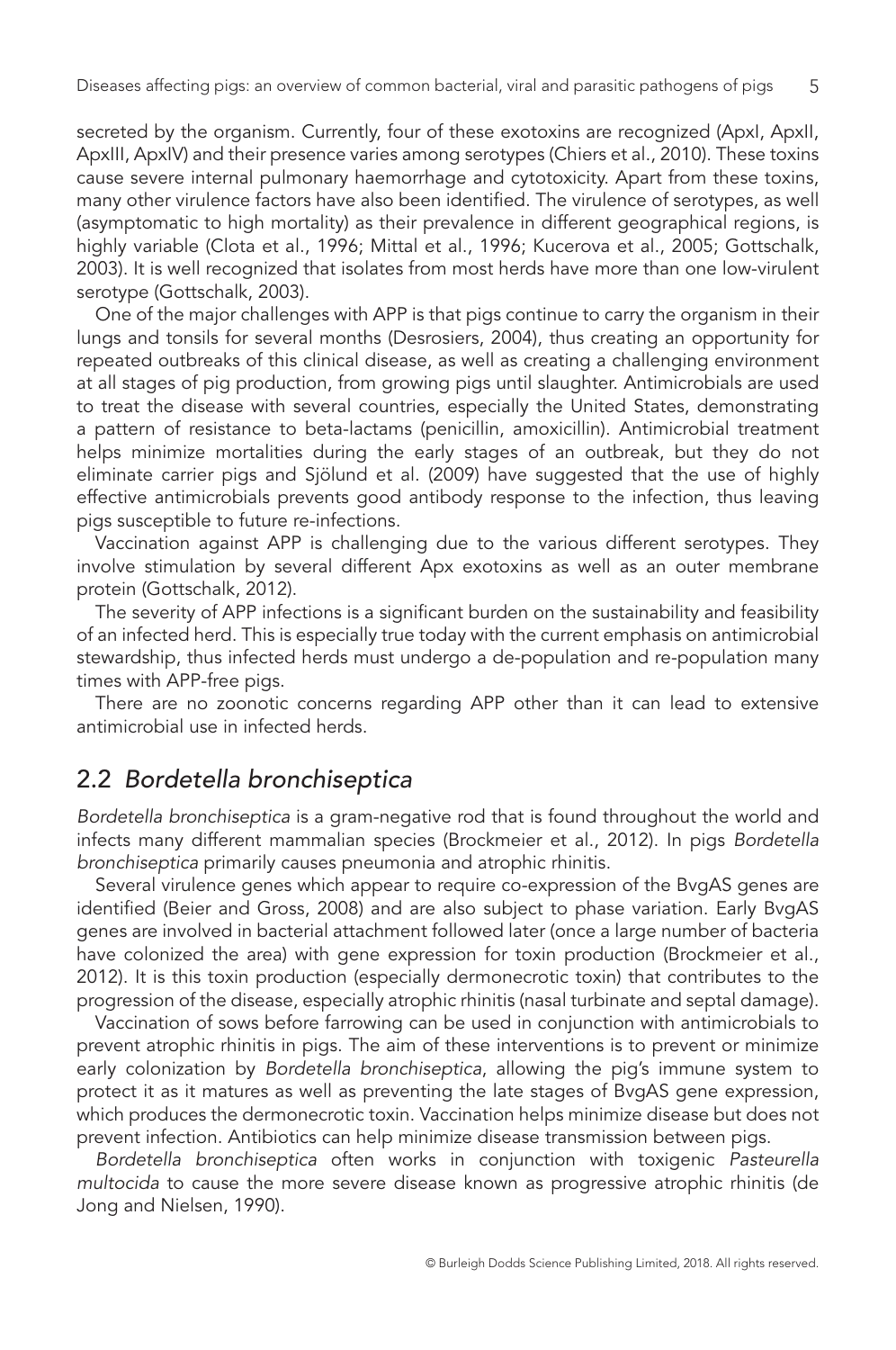Although human infections can occur with *Bordetella bronchiseptica* they are rare, and pigs do not appear to be a concern for zoonosis.

### 2.3 *Brachyspira* spp.

The *Brachyspira hyodysenteriae* is a spirochetal bacterium that causes swine dysentery (SD). Herds infected with SD incur serious financial losses due to mucoid and bloody diarrhoea resulting in a significant number of deaths as well as poor growth performance.

SD affects the large intestine of grower and finisher pigs but rarely affects weaners (Hampson, 2012). With the advent of PCR technology and genetic sequencing, several new species of *Brachyspira* have been identified and shown to cause SD lesions in growing pigs (Burrough et al., 2012; Chander et al., 2012). So although technically SD is only associated with *Brachyspira hyodysenteriae*, today the phenotypic culture characteristics (especially hemolysis) of *Brachyspira* spp*.* appear to be a more sensitive indicator of potential to induce dysentery-like disease in pigs (Table 1) than molecular identification alone (Burrough et al., 2012).

There is a limited arsenal of antimicrobials which can be used to treat SD. Mice and rats can serve as an important reservoir for *Brachyspira hyodysenteriae* (and maybe other *Brachyspira* spp.), which make it difficult to completely eliminate an infection from a herd. The limited weapons available are expensive antimicrobials that can add a significant cost to SD control. Therefore, de-population and re-population with SD-free pigs may be necessary in conjunction with aggressive cleaning, disinfection of premises and extensive rodent control programmes. Currently there are no effective vaccines against *Brachyspira* spp.

There are no zoonotic concerns regarding *Brachyspira hyodysenteriae* other than there may need to be extensive antimicrobial use in infected herds.

|                            | Hemolysis             | Clinical disease in pigs           |
|----------------------------|-----------------------|------------------------------------|
| Brachyspira hyodysenteriae | Strong beta-hemolysis | Swine dysentery                    |
| Brachyspira hampsonii      | Strong beta-hemolysis | Dysentery-like disease             |
| Brachyspira suanatina      | Strong beta-hemolysis | Dysentery-like disease             |
| Brachyspira pilosicoli     | Weak beta-hemolysis   | Spirochetal colitis (mild disease) |
| Brachyspira murdochii      | Weak beta-hemolysis   | Mild to non-pathogenic             |
| Brachyspira intermedia     | Weak beta-hemolysis   | Mild to non-pathogenic             |
| Brachyspira innocens       | Weak beta-hemolysis   | Non-pathogenic                     |

Table 1 Clinical significance of some *Brachyspira* spp. in pigs (Burrough 2015, pers. comm.)

## 2.4 *Brucella suis*

*Brucella suis* is a gram-negative coccobacillus of zoonotic importance in pigs, usually causing reproductive failure including long-term, non-fatal, granulomatous inflammation in several organs (including joints and reproductive organs such as testes). Its impact on production is mostly noted in acute outbreaks as frequently endemic brucellosis is mild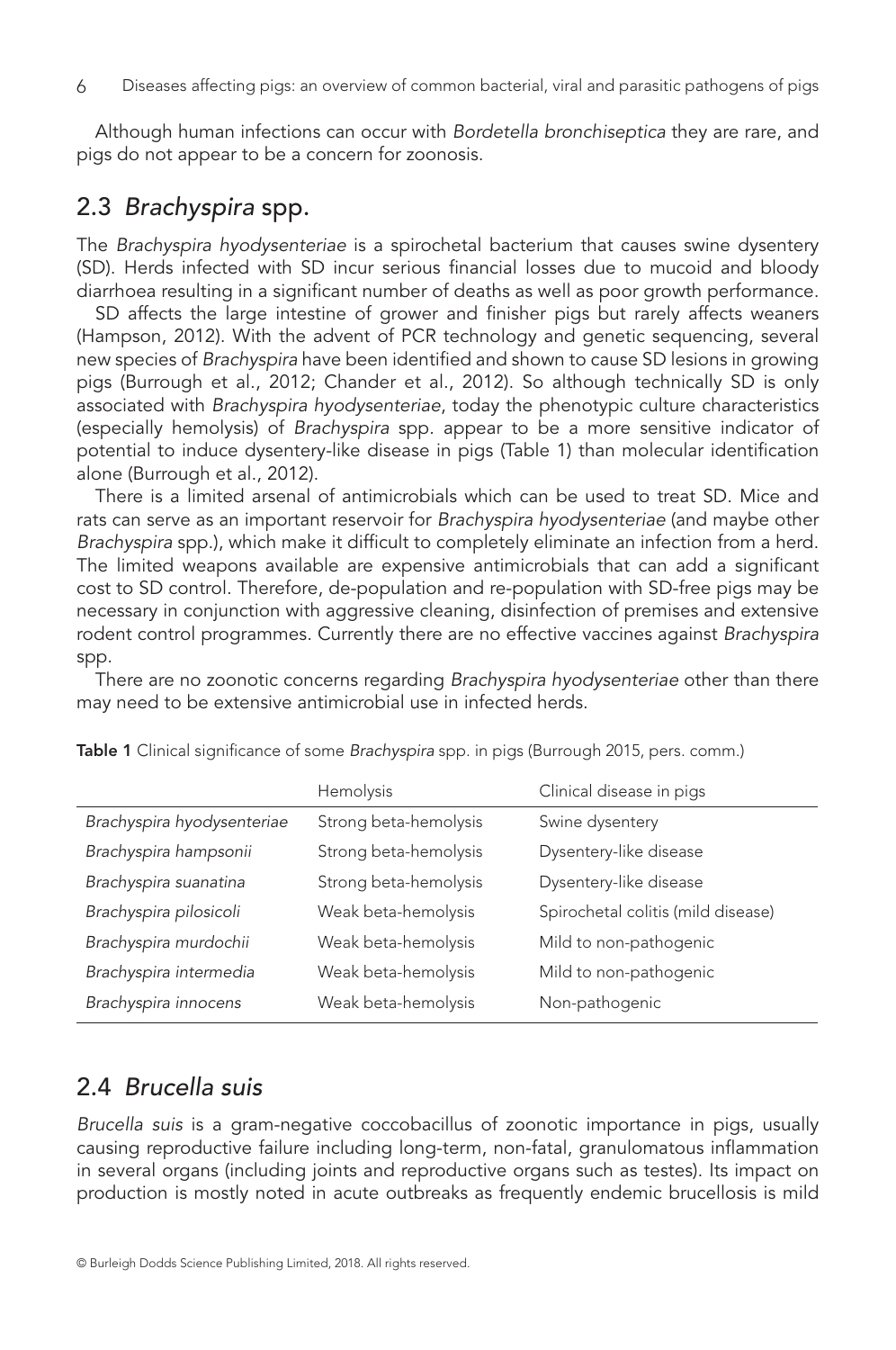enough that it can go undetected. Feral pigs are often found to be infected with *Brucella suis* throughout the United States (Leuenberger et al., 2007; Leiser et al., 2013).

The long duration of bacteraemia (5 weeks to 34 months) reported by Deyoe (1967 and 1972) suggests that immune response to infection is insufficient to eliminate bacteria from blood and intracellular niche, especially in macrophages (Olsen et al., 2012). Treatment or vaccination is not recommended because of the zoonotic potential of this organism, and the animal should be removed from the herd.

Although human brucellosis is extremely important, swine brucellosis is of lesser importance since milk from pigs is rarely consumed (Pappas et al., 2006). The zoonotic potential for infection due to prolonged bacteraemia and the relatively low infectious dose for humans is especially important due to work-related exposure and wild boar hunters.

#### 2.5 *Escherichia coli*

*Escherichia coli* is a gram-negative aerobic rod that can be associated with many diseases in pigs including diarrhoea, septicaemia, mastitis and urinary tract infections. Often with pigs the different *E. coli* are identified by their fimbrial type which vary depending on the age of the pigs affected (Table 2). Vaccination can be effective if the correct fimbrial type is included in the vaccine. It is of particular interest to note that pigs under 20 days of age are significantly less susceptible to F18 *E. coli* due to the lack of receptors at this age.

Most *E. coli* are considered zoonotic prompting a food safety concern, although it is important to note that pigs are not considered a normal source for enterohaemorrhagic *E. coli* O157:H7 (Fairbrother and Nadeau, 2006). Table 3 lists some of the common enterotoxins associated with *E. coli* in pigs.

| Neonatal  | Post weaning    |
|-----------|-----------------|
| F4 (K88)  | F4 (K88)        |
| F5 (K99)  | F <sub>18</sub> |
| F6 (987P) |                 |
| F41       |                 |

Table 2 Most common fimbrial types for *Escherichia coli* in pigs and age susceptibility

Table 3 Enterotoxins associated with *Escherichia coli* in pigs

| Enterotoxin | Name                | <b>Effect</b>                                                                             |
|-------------|---------------------|-------------------------------------------------------------------------------------------|
| <b>STa</b>  | Heat-stable toxin A | Decreases absorption of water and electrolytes                                            |
| STb         | Heat-stable toxin B | Increase fluid secretion by enterocytes                                                   |
| TТ          | Heat-liable toxin   | Increase secretion of Na <sup>+</sup> , Cl <sup>-</sup> and HCO <sub>2</sub> <sup>-</sup> |
| Stx2e       | Shiga-like toxin    | Increase vascular permeability                                                            |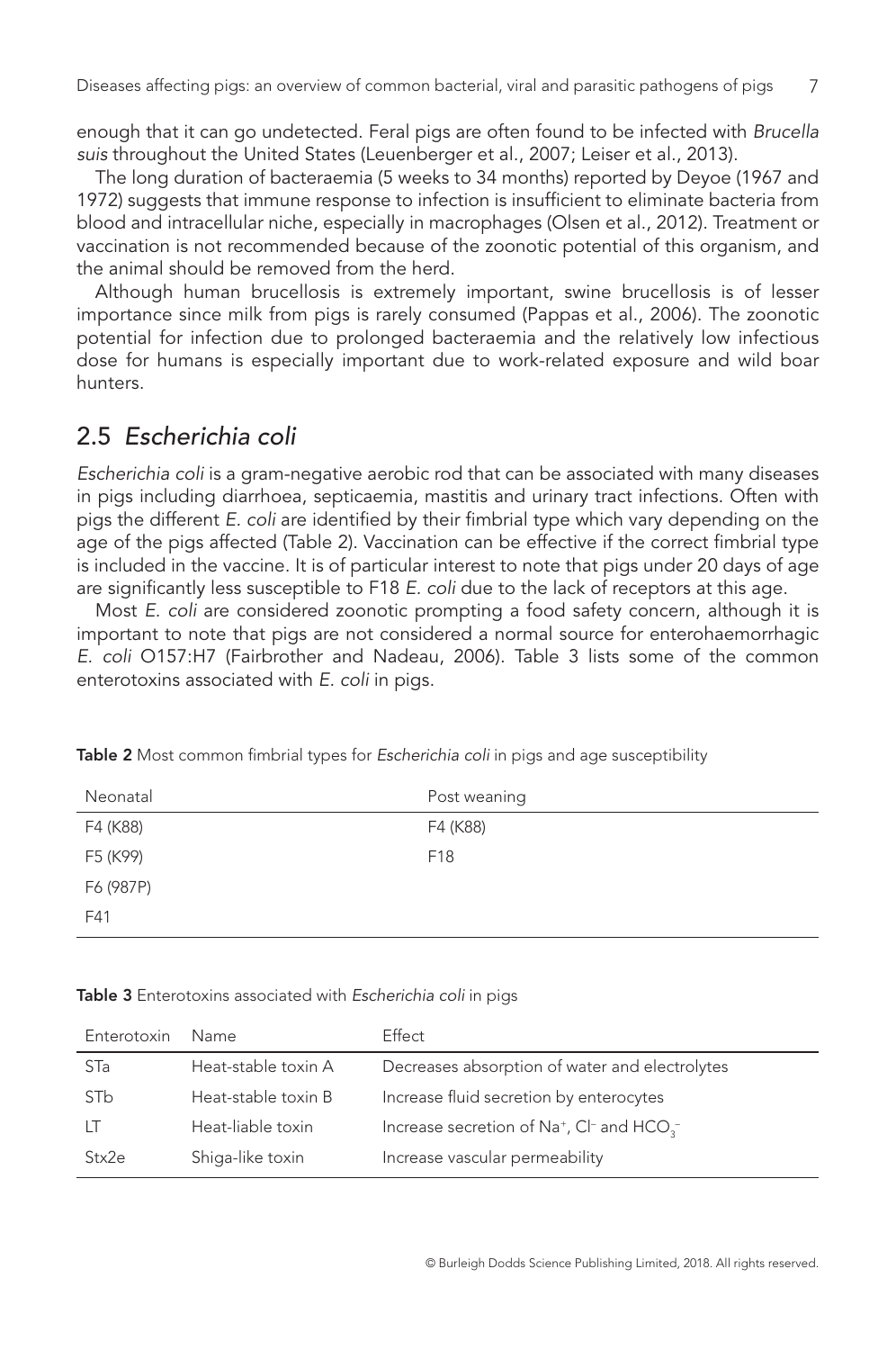## 2.6 *Haemophilus parasuis*

*Haemophilus parasuis* (HPS) is a gram-negative bacterium which causes Glässer's disease (fibrinous polyserositis) with at least 15 different serovar groups identified (Kielstein and Rapp-Gabrielson, 1992). There does not appear to be a direct association between serovars and virulence. One of the challenges with HPS is that it tends to be more common in high health status herds. HPS often appears after co-mingling (mixing) pigs from different sources (Wiseman et al., 1989). In acute outbreaks, HPS tends to affect the biggest and healthiest pigs in the group. HPS invades endothelial cells and causes apoptosis and production of pro-inflammatory cytokines creating accumulation of fibrin (Vanier et al., 2006; Bouchet et al., 2008).

Strategic use of antimicrobials can be used to mitigate the sudden effects of HPS by administering it at times of high risk, especially during stressful events (weaning and animal movement). Unfortunately, after killing the bacteria, the antimicrobials do nothing to the fibrin already produced. As this fibrin dries, it becomes fibrous and can affect heart and lung movements, resulting in a chronically ill pig. Effectiveness of HPS vaccination can be variable (Oliveira et al., 2004; Oh et al., 2013).

There are no zoonotic concerns regarding HPS.

## 2.7 *Lawsonia intracellularis*

*Lawsonia intracellularis* is an obligate intracellular bacterium which grows preferentially in intestinal epithelial cells, causing ileitis in pigs. There are three quite distinct clinical presentations of the disease:

- 1 the traditional porcine intestinal adenomatosis (thickening of intestine);
- 2 the more chronic form of enteritis with fibrinonecrotic membrane; and
- 3 the peracute haemorrhagic form resulting in sudden death.

The importance of this disease is its continuous effect on decreasing feed efficiency and average daily gain (McOrist et al., 1997; McOrist, 2005). The peracute form usually affects market-ready pigs, resulting in sudden death with significant consequential economic losses.

Prevention involves the use of vaccines and/or strategic pulsing with a variety of antimicrobials (McOrist et al., 1999; Hammer, 2004; Bak and Rathkjen, 2009).

There are no zoonotic concerns regarding *L. intracellularis* infection in pigs.

## 2.8 *Pasteurella multocida*

*Pasteurella multocida* is a gram-negative rod or coccobacillus which can cause pneumonia and atrophic rhinitis in pigs. Most pig isolates are either serotype A or D, whereas serotypes B, C and E are found in cattle, reindeer and water buffalo. Most *P. multocida* Type A have a predilection to lung tissue while Type D are usually involved in progressive atrophic rhinitis along with *Bordetella bronchiseptica*, although either type can be found in the other's preferred tissue (Carter, 1955; Pijoan et al., 1983; Rimler and Rhoads, 1987).

*P. multocida* is the most common bacterial infection found in PRDC and it is the primary target for antimicrobial therapy. There are toxigenic and non-toxigenic strains of *P. multocida*. It is interesting to note that *P. multocida* by itself cannot cause pneumonia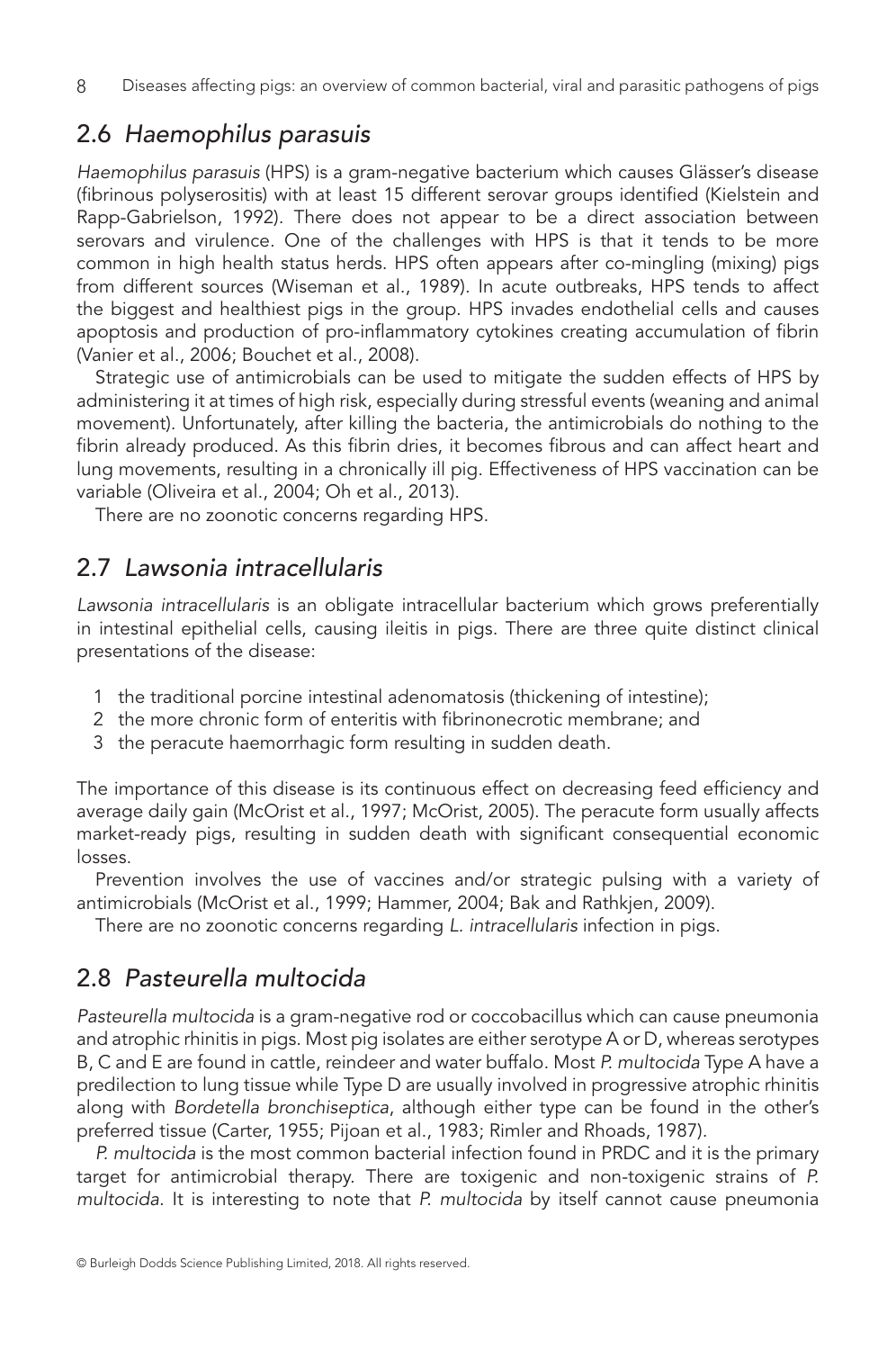even when heavily inoculated. This suggests that there is a need for a primary co-infection to enable the establishment of *P. multocida* (Brockmeier et al., 2001). Vaccines containing *P. multocida* toxin have been effective against progressive atrophic rhinitis in pigs. *P. multocida* has no food safety concerns but has the potential for being zoonotic.

## 2.9 *Salmonella* spp.

*Salmonella* spp. are gram-negative rods known to infect a broad range of hosts. The two most important salmonella in pigs are *S. choleraesuis* (pigs only) and *S. typhimurium* (humans and pigs).

Clinical signs of salmonellosis can be variable in pigs depending on the strain. Both *S. choleraesuis* and *S. typhimurium* cause diarrhoea in pigs while *S. choleraesuis* more often tends to be systemic causing cyanosis of the skin as well as an interstitial pneumonia (Schwartz, 1997; Foley and Lynne, 2008; Carlson et al., 2012). There are over 200 virulence factors that have been identified with *Salmonella*, but few have been fully characterized (Carlson et al., 2012).

Vaccination is quite effective in helping prevent disease and antimicrobial use helps with treatment. As a gram-negative enteric pathogen, drug resistance (via plasmids) is common (Barnes and Sorensen, 1975; Schwartz, 1997). In addition to vaccination and antimicrobial therapy, bio-security with heavy emphasis on cleanliness to minimize faecal-oral exposure is important.

Salmonella is of zoonotic concern impacting on food safety.

## 3 The most common bacterial pathogens in pig production: gram-positive bacteria

## 3.1 *Clostridium* spp.

*Clostridium* spp. are anaerobic gram-positive spore-forming rods with several different species causing different diseases in pigs. *Clostridium* spp. cause disease via the different toxins they produce. In this chapter we will only discuss the two *Clostridium* spp*.* of greatest concern in pigs.

## 3.1.1 *Clostridium difficile*

In pigs, the clinical signs usually appear in the first few hours or days of life. The disease is believed to be caused by two toxins (Toxins A and B) and the administration of equineorigin antitoxins can mitigate the effects (Ramirez et al., 2014). Antimicrobial use does not appear to affect the severity of the disease in neonatal pigs (Arruda et al., 2013), which makes sense as the microflora is barely established in newborn piglets immediately after birth. Interestingly, although *C. difficile* infections are not seen in older pigs (more than 7 days of age), work by Arruda et al. (2013) has shown pigs are still susceptible at 10 days of age. There are currently no effective pig vaccines against *C. difficile*, which can be found in the faeces of most mammals.

In humans, *C. difficile* infections can be very serious or even deadly with antimicrobialassociated diarrhoea (Bartlet et al., 1978). In humans it can result in simple diarrhoea,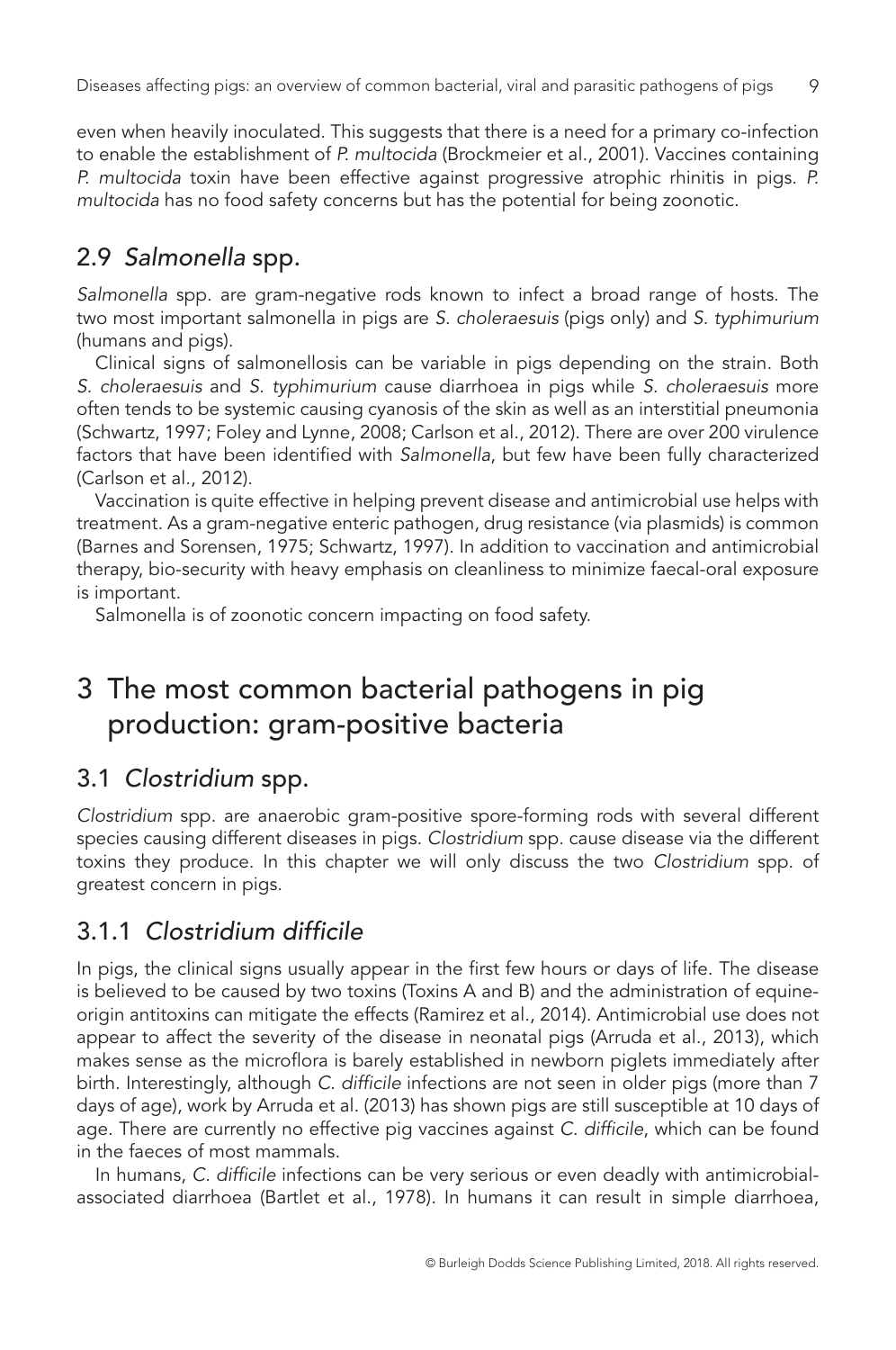colitis, pseudomembranous colitis, ileus, toxic mega colon and even bowel perforation (Kelly et al., 1984). However, there is currently no data to directly link *C. difficile* infection in pigs to zoonotic issues.

## 3.1.2 *Clostridium perfringens*

There are currently five different toxinotypes (Table 4), with only toxinotypes A and C affecting pigs. Enteritis by *C. perfringens* Type C has been well characterized and prefarrowing vaccination programmes have been effective in controlling this disease quite well. On the other hand, *C. perfringens* Type A is still a bit of an enigma. Traditionally, Type A infections have only been associated with alpha toxin production. Unfortunately, as seen in Table 3, all other *C. perfringens* toxinotypes also produce this same toxin. Several research labs have suggested a role for a beta2 toxin with this disease (Bueschel et al., 2003; Waters et al., 2003), while others more recently question its role (Faranz et al., 2013). Field vaccination with *C. perfringens* Type A toxoid does not appear to be as effective as Type C vaccination.

There are no zoonotic concerns regarding *C. perfringens* in pigs. Human food poisoning with *C. perfringens* is mostly associated with consumption of beef, poultry or gravies.

| Clostridium<br>perfringens | Animals affected |          |   |                                                   |   | <b>Toxins</b> |          |          |   |                    |   |
|----------------------------|------------------|----------|---|---------------------------------------------------|---|---------------|----------|----------|---|--------------------|---|
|                            |                  |          |   | Pigs Sheep Goats Poultry Cattle Horses Alpha Beta |   |               |          |          |   | Beta2 Epsilon lota |   |
| Type A                     | $\times$         | X        |   | X                                                 | X |               | X        |          | X |                    |   |
| Type B                     |                  | X        |   |                                                   | X | X             | $\times$ | $\times$ |   | X                  |   |
| Type C                     | $\times$         | $\times$ | X | $\mathsf{X}$                                      | X | $\times$      | $\times$ | X        |   |                    |   |
| Type D                     |                  | X        | X |                                                   | X |               | X        |          |   | X                  |   |
| Type E                     |                  | ?        |   |                                                   | Χ |               | X        |          |   |                    | X |

Table 4 Five *Clostridium perfringens* toxinotypes and their respective toxin and animals they can infect

## 3.2 Tuberculosis

Tuberculosis continues to be responsible for significant economic losses for pig producers in many countries while others such as the United States have practically eliminated it from their pig population (Thoen, 2012). Pigs are susceptible to *Mycobacterium avium* complex (MAC) and *M. tuberculosis* complex amongst other mycobacterial species (Thoen et al., 1975).

Pigs often acquire MAC when reared on ground contaminated by poultry (Schalk et al., 1935) and sometimes even sawdust (Schliesser and Weber, 1973). Most cases in pigs are asymptomatic or non-specific and therefore only diagnosed at slaughter (Thoen, 2012). Slaughter inspection specifically looks for granulomatous lesions in lungs or lymph nodes (granulomatous lymphadenitis). However, current European Union guidelines on pig meat inspection discourage the palpation/incision of such post-mortem lesions during routine slaughter in an effort to minimize bacterial cross-contamination (EUFSA, 2011)

As with most diseases that cause granulomas, the use of antimicrobials is not recommended due to long duration of treatment and poor prognosis. There are no effective vaccines available for pigs.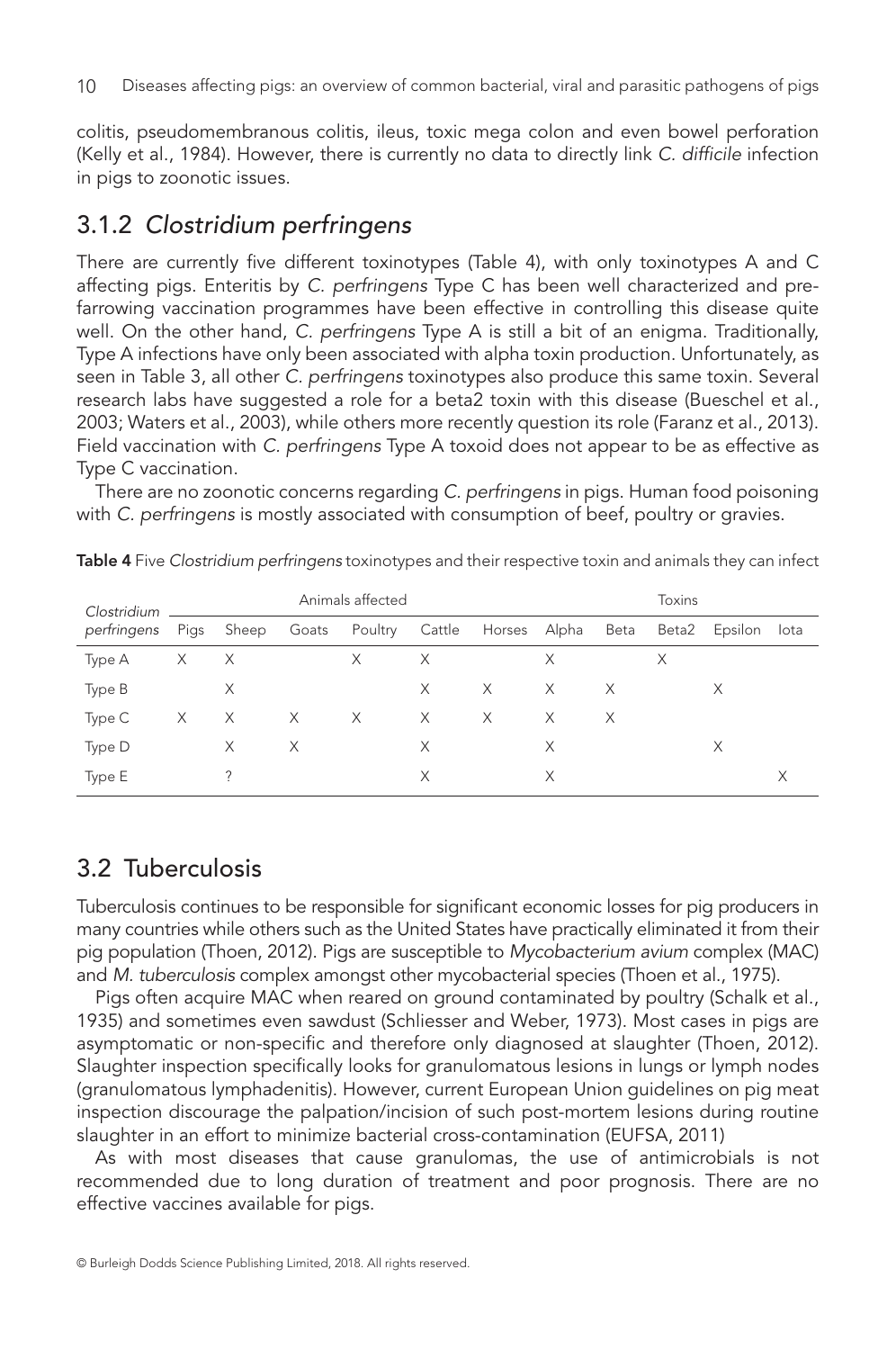Although MAC can be a significant zoonotic and food safety risk for humans, especially those with immunocompromised immune systems (e.g., elderly, AIDS), pigs and pork have not been implicated as an exposure risk for human infection (Arasteh et al., 2000; Thoen, 2012).

## 3.3 *Mycoplasma* spp.

Mycoplasmas are a type of bacteria that lack cell walls. There are several mycoplasmas of importance in pigs including *Mycoplasma hyopneumoniae* (Mhyop), *M. hyorhinis* (Mhyor), *M. hyosynoviae* (Mhyos) and *M. suis*. Because of the large number of different mycoplasmas, it is important to be specific in name and not just refer to them as simply 'mycoplasma'.

There are no zoonotic concerns regarding any of the *Mycoplasmas i*n pigs.

#### 3.3.1 *Mycoplasma hyopneumoniae*

Mhyop is the aetiologic agent for enzootic pneumonia in pigs, one of the most significant bacterial respiratory pig pathogens worldwide. The strains of Mhyop are antigenically diverse (Frey et al., 1992; Thacker and Minion, 2012). Mhyop is difficult to grow in most laboratories.

Transmission of Mhyop occurs via nose-to-nose contact especially from sow to pig (Calsamiglia and Pijoan, 2000) but can also occur via aerosol up to 3.2 km (Goodwin, 1985) and 9.2 km (Otke et al., 2010). The organism attaches to ciliary epithelium of the respiratory tract and grows slowly. Protein P97 is involved in adherence (Zhang et al., 1994). Mhyop also alters the function of macrophages (Caruso and Ross, 1990) as well as other parts of the immune system (Thacker and Minion, 2012). Mhyop is an important potentiate of other respiratory pathogens in association with PRDC.

Vaccination of growing pigs can be considered 'standard' in today's pig production. Antimicrobials can also be used strategically to mitigate Mhyop as well as other bacterial co-infections.

## 3.3.2 *Mycoplasma hyorhinis*

Mhyor is associated with polyserositis and arthritis in three- to ten-week-old pigs. Current interest in this pathogen has increased due to welfare concerns of lameness in growing pigs. Little is known regarding the virulence and pathogenesis of Mhyor (Thacker and Minion, 2012). With the advent of newer PCR technology, many samples are now being tested for Mhyor, possibly creating a false sense of increased prevalence in recent years. Bacterial culture for Mhyor can be quite easy but requires special media (Ross and Whittlestone, 1983).

There are several antimicrobials which are used to treat Mhyor infection, although efficacy is quite variable (Thacker and Minion, 2012). It is suspected that part of the problem is late diagnosis of the disease. As with any joint infection, early detection is key.

## 3.3.3 *Mycoplasma hyosynoviae*

Mhyos is mostly associated with arthritis, and is very similar to Mhyor except that Mhyos tends to affect older pigs (3–5 months of age). As is the case with Mhyor, the Mhyos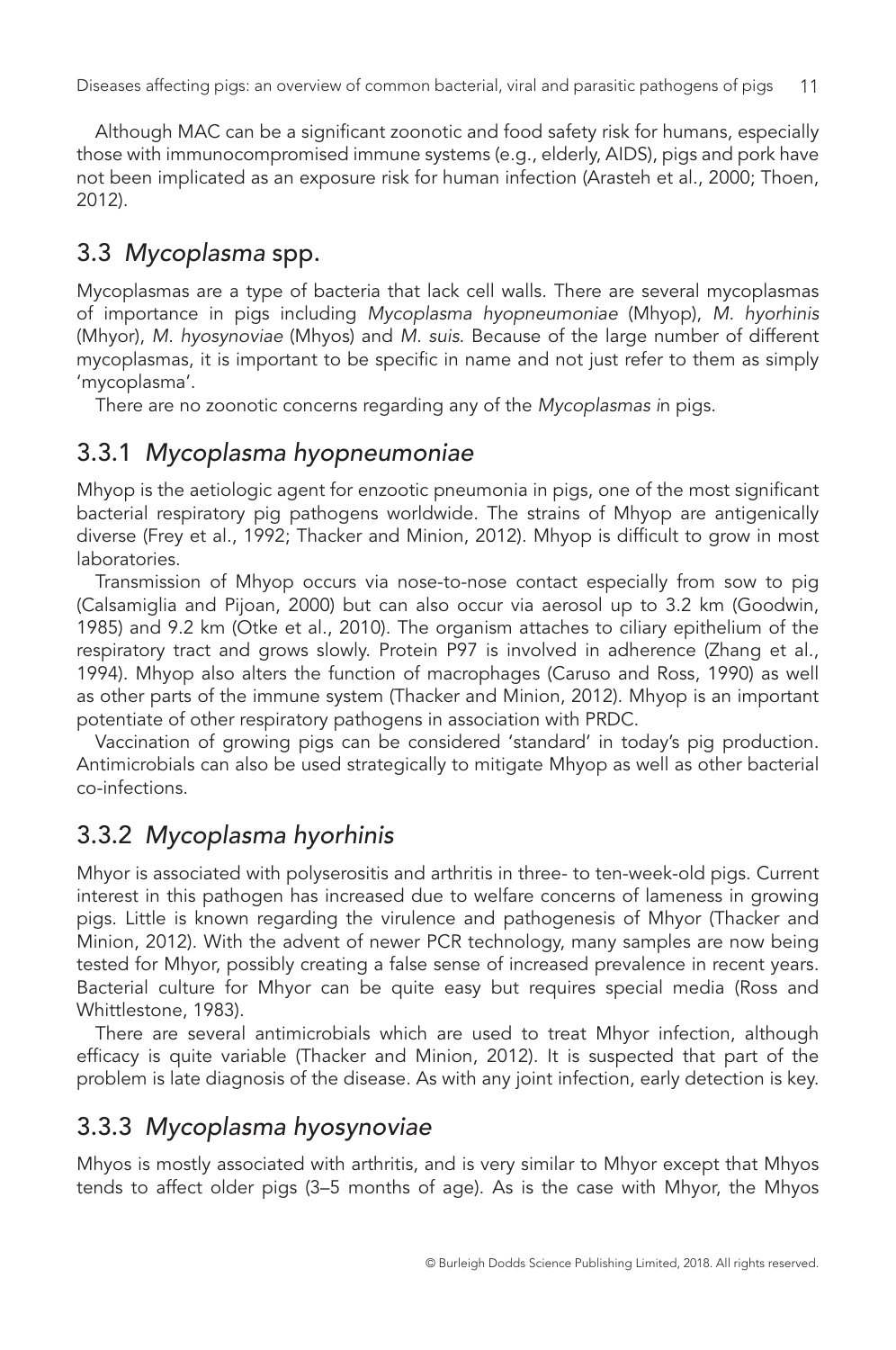bacteria can be found in the tonsils of infected and 'normal' pigs (Thacker and Minion, 2012). Bacterial culture for Mhyos can be quite straightforward but requires special media (Friis et al., 1992).

## 3.3.4 *Mycoplasma suis*

*Eperythrozoon suis*, now renamed *Mycoplasma suis*, infects red blood cells of pigs causing anaemia (moderate to severe), respiratory distress (Doyle, 1932) and possible reproductive problems. The organism can live in the cytoplasm as well as in membrane-bound vacuoles of erythrocytes (Groebel et al., 2009) which can make it inaccessible to many antimicrobials. Bacterial culture for *M suis* is not yet possible so diagnosis is currently done via PCR.

## 3.4 *Staphylococcus* spp.

*Staphylococcus* spp. are gram-positive cocci that are regarded as normal bacterial flora of adult pig skin (Frana, 2012). There are two primary *Staphylococcus* of importance in pigs: *S. hyicus* and methicillin-resistant *S. aureus* (MRSA).

#### 3.4.1 *Staphylococcus aureus*

*Staphylococcus aureus* can often be isolated from the skin of pigs as well as from septicaemia, mastitis, metritis and metritis infections. Although *S. aureus* rarely causes disease, recent attention to a specific type of *S. aureus* known as MRSA has stimulated interest in this bacteria. In particular, a unique MRSA known as ST398 was first associated with pigs in Europe (Armad-Leferve et al., 2005). This same sequence type does not appear to be as prevalent or important in pig production in the United States (Frana et al., 2013).

MRSA appears to be asymptomatic in pigs and is not considered to be a herd problem. Although on-farm antimicrobial use is suspected in MRSA, no studies have been able to demonstrate this association, which brings into question the ethical legitimacy of using stigmatization as a direct means to achieve public health outcomes (Plough et al., 2015).

Although MRSA is a significant human health concern, outside Denmark, the role of pigs in MRSA zoonosis does not appear to be significant. MRSA is not a food safety concern.

## 3.4.2 *Staphylococcus hyicus*

*Staphylococcus hyicus* is the causative agent for greasy pig disease or exudative epidermitis. This condition has worldwide distribution and presents as a skin infection (pyoderma) in young pigs (nursery age or younger). Although *S. hyicus* is commonly found in pig skin, under the right conditions the bacterium will establish itself in the epidermis via an abrasion in the skin. In severe cases the loss of fluids and electrolytes can lead to dehydration and death. There are several exfoliative toxins that have been identified and are considered the most important virulence factors for greasy pig disease (Amtsberg, 1979).

High humidity in pens, as well as a high number of young gilts farrowing, contributes to higher incidence or acute outbreaks of the disease. Injectable antimicrobials are commonly used to treat affected pigs along with topical treatments (spraying/soaking) which may involve the use of disinfectants (Frana, 2012). Pig farmers often use autogenous vaccines against *S. hyicus* with variable effectiveness.

There are no zoonotic concerns regarding *S. hyicus* in pigs.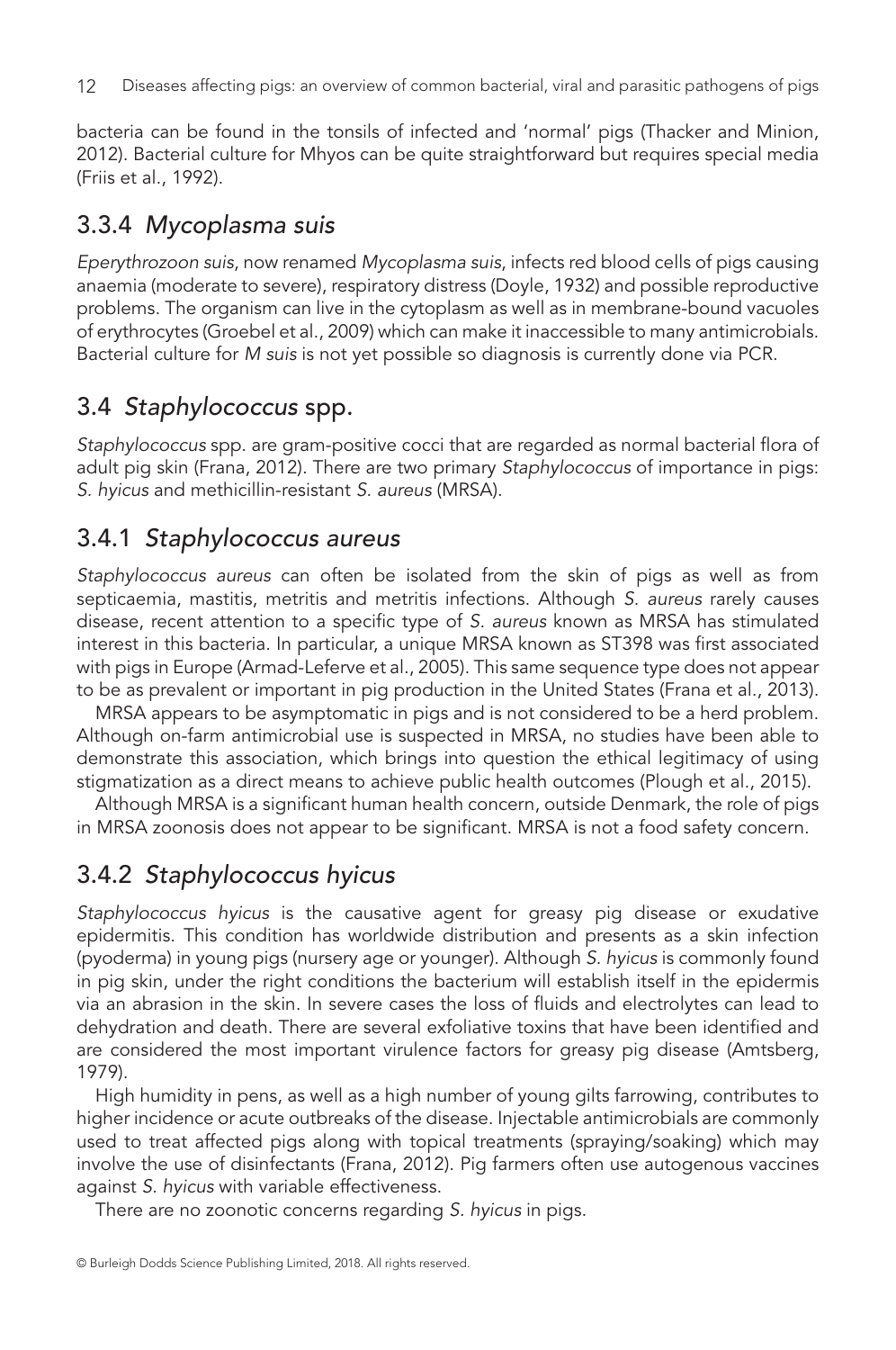#### 3.5 *Streptococcus suis*

Although there are many other *Streptococcus* spp. that infect pigs, we will only discuss *S. suis*. *Streptococcus suis* is a gram-positive encapsulated coccus that can frequently be found in the tonsils, intestines and genital tract of healthy pigs (Gottschalk, 2012). There are 35 serotypes based on capsular polysaccharide but serotype 2 is the most common and most important one in pigs because of its zoonotic potential.

There are a large number of virulence factors identified for *S. suis* but none are fully understood due to the complexity of multiple factors (Braums and Valentin-Weigand, 2009). *Streptococcus suis* infection in pigs can be variable, in part due to variations in virulence and may include septicaemia, central nervous signs (meningitis), arthritis, pneumonia, vegetative valvular endocarditis, rhinitis and abortions (Sanford and Tilker, 1982).

Vaccination against *S. sui*s is often ineffective. Beta-lactams and macrolide antimicrobials are commonly used to prevent and treat *S. suis* infections.

In South-East Asia, *S. suis* is the most common cause of bacterial meningitis in humans and therefore has been identified as a serious emerging public health threat (Wertheim, 2009). *S. suis* poses a zoonotic concern including a food safety concern in countries with particular cultural practices and preferences such as drinking uncooked blood from infected pigs and eating organs such as the uterus.

## 4 The most common viral pathogens in pig production

As a general rule it is helpful to know if the viral pathogen is a DNA or an RNA virus as well as whether it is an enveloped or non-enveloped virus. Compared with DNA viruses, RNA viruses mutate often as they do not have the necessary proofing mechanism when they replicate. Thus there can be great variability between strains and developing vaccines can be more challenging. Non-enveloped viruses tend to be much more resistant to inactivation than enveloped viruses. This means that non-enveloped viruses tend to persist longer in the environment. Clearly there are always exceptions to the rule, but these guiding principles can be very useful when learning about a new virus and its possible behaviour regarding transmission between pigs. Many of these important viruses are listed by the World Organization for Animal Health (OIE) as notifiable diseases due to their importance regarding animal and human health as well as international trade.

## 4.1 African swine fever virus

ASFv is an enveloped DNA virus from the family *Asfarvideae* that causes a highly contagious and haemorrhagic disease in pigs of all ages. ASF is an OIE-listed disease with important international trade consequences. The disease is endemic in sub-Saharan Africa and has now spread to several Eastern European countries. There are many different hosts for the virus as well as significant variation in virulence between strains (De Villeret al., 2010).

ASFv can be transmitted by many means including soft ticks and direct contact with contaminated oral and nasal secretions (Colgrove et al., 1969), consumption of contaminated feed and possibly short distances via aerosol (CFSPH, 2015a). The virus can survive long periods in cured meats (Mebus et al., 1993). ASFv can infect multiple tissues but their primary cells for replication include monocytes and macrophages (Malmquist and Hays, 1960; Minguez et al., 1988). Although ASFv does not induce neutralizing antibodies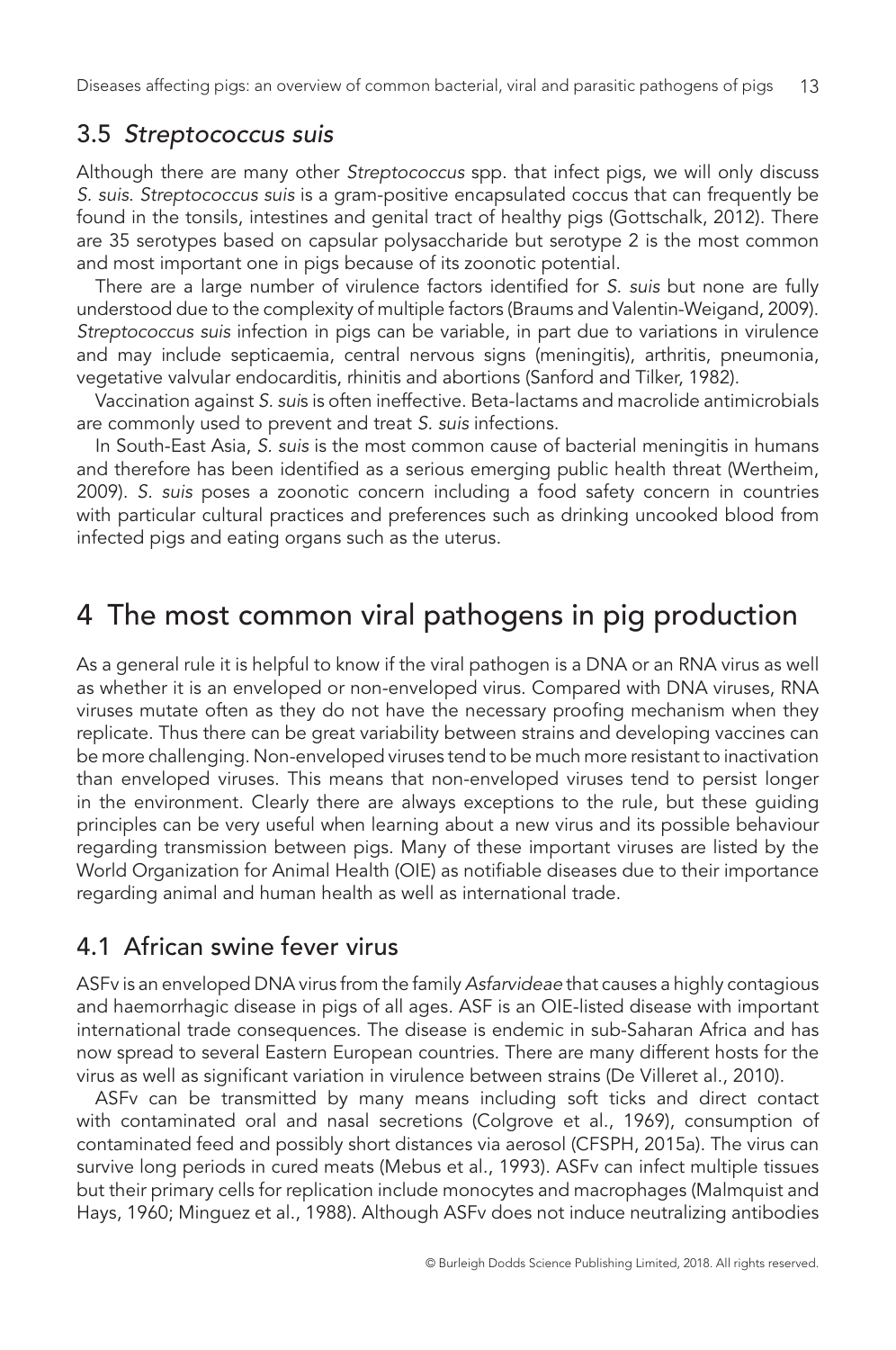(De Boer, 1967), protective immunity against homologous but not heterologous re-infection still occurs (Ruiz Gonzalvo et al., 1981).

Currently there are no good vaccines against ASFv and treatment is not recommended as disease eradication should be the goal.

ASFv is not zoonotic but the severity of the disease causes significant food security and sustainability concerns.

## 4.2 Aujeszky's disease virus

Aujeszky's disease, also known as pseudorabies, is caused by the herpes virus, which is an enveloped DNA virus whose only natural host is pigs. Aujeszky's disease presents with central nervous system indicators, reproductive problems including abortions, respiratory illness and mortality. All other mammals, except humans, are end hosts for the virus, resulting in close to 100% mortality in these species. Its distribution is worldwide, with variations in virulence between strains and is an OIE-reportable disease.

Aujeszky's disease virus is primarily transmitted between pigs via direct and indirect contact including long-distance aerosol (Christen et al., 1990). Even after recovery, pigs remain infected for the rest of their life (common amongst herpes virus infections) and stress can reactivate viral shedding, helping to spread the disease to other pigs (Wittmann and Rziha, 1989).

Gene-deleted vaccines can be used with DIVA (differentiate vaccinated from infected) capabilities. They are quite effective at protecting against viraemia and clinical signs but unfortunately they do not prevent latent infections. Aujeszky's disease is not of zoonotic concern.

#### 4.3 Classical swine fever virus

Classical swine fever (CSF), also known as hog cholera, is caused by an enveloped RNA Pestivirus that causes generalized systemic disease indistinguishable from many other common, endemic bacterial and viral pig diseases. CSF is an OIE-reportable disease. CSF is endemic in parts of Asia, South and Central America and some Caribbean islands (CFSPH, 2015b).

CSF virus is highly contagious and can cause septicaemia, anorexia, constipation, diarrhoea, lethargy and abortions, to mention just a few. The variable clinical signs and virulence of the virus is dependent on many factors including variation in strains (asymptomatic to high mortality) (Depner et al., 1997; Moenning et al., 2003).

As with natural infections, a combination of cell-mediated immunity and neutralizing antibodies appear to be important in producing sterilizing immunity (Pirou et al., 2003). There are several vaccines, especially live or modified live, that provide good protection against disease including some oral vaccines for wild boars (CFSPH, 2015b). CSF disease is not of zoonotic concern.

#### 4.4 Coronaviruses

There are several different coronaviruses of importance in pigs. For the most part, they have quite similar clinical presentation, primarily causing diarrhoea with similar treatment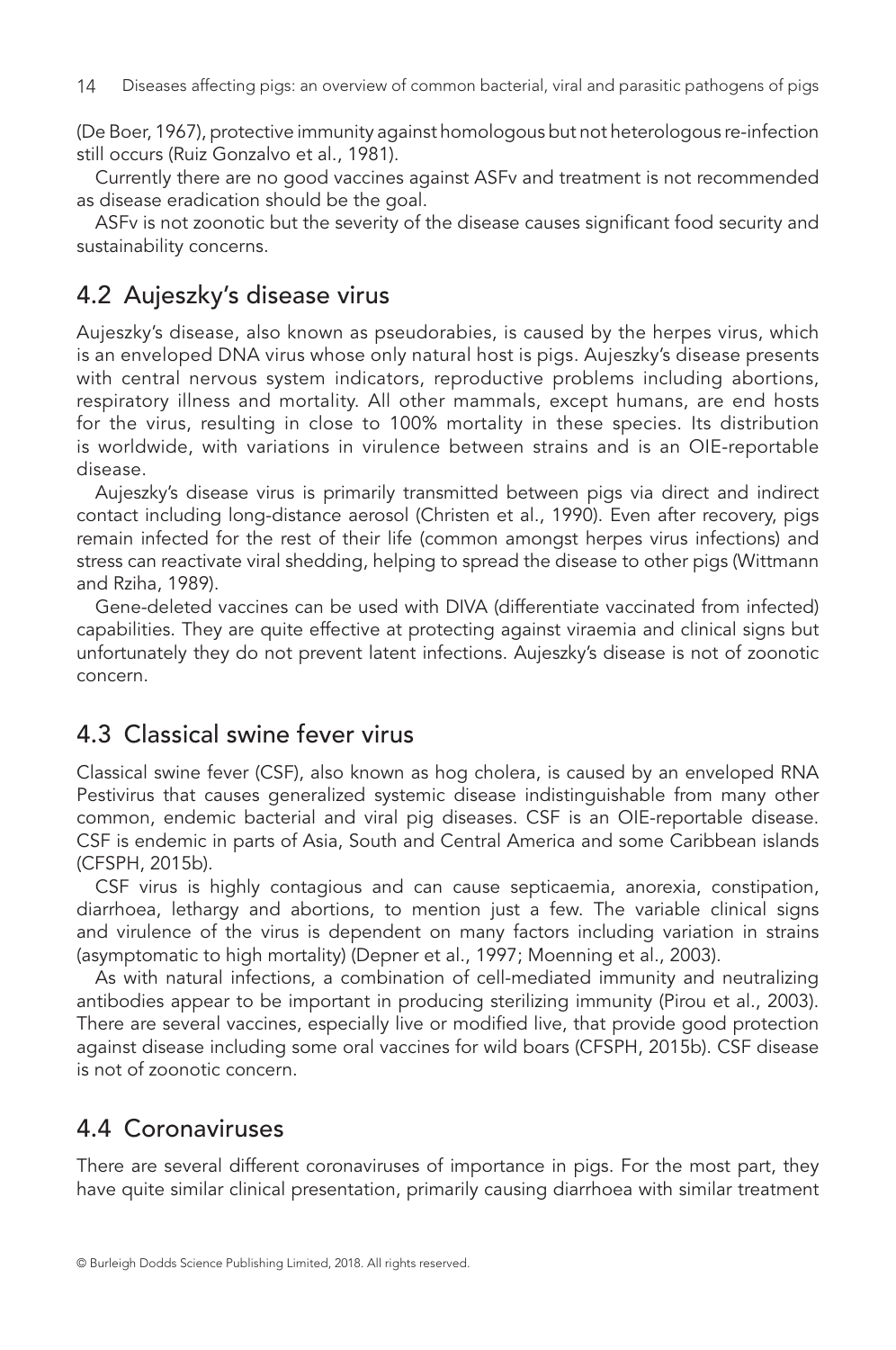and control but immunologically are very distinct from each other (i.e. no cross-protection between these different viruses). They are enveloped RNA viruses with spike proteins that give them a crown-like appearance under an electron microscope. None of the pig coronaviruses are of zoonotic concern.

## 4.4.1 Deltacoronavirus

With the introduction of porcine epidemic diarrhoea virus (PEDv) into the United States in early 2013 a new porcine deltacoronavirus (PDCov) was identified in faeces from pigs with diarrhoea (Wang et al., 2014). Work done by June et al. (2015) demonstrated that this virus is capable of causing disease in gnotobiotic pigs. Anecdotal field evidence suggests PDCov can cause diarrhoea, but is significantly milder and shorter in duration than PEDv. Currently there are no vaccines for PDCov.

## 4.4.2 Porcine epidemic diarrhoea virus

The importance of PEDv has re-surfaced after its introduction into the United States in May 2013. This introduction highlighted the possible role feed and feed ingredients can play in disease transmission – an area previously ignored most of the time. The clinical presentation for the disease is almost exactly the same as that of transmissible gastroenteritis virus (TGEv). The challenge of any new disease introduced into a naïve population was quite apparent. Disease spread easily from place to place and the infectious dose of the virus was quite low as data to be published in peer-review journals will show. Recent research suggest faecal viral shedding occurs within one day of exposure, peaks around 7 days and can continue for over 28 days (Magstadt et al., 2014). Interestingly, faecal consistency in the same study was clinically normal at 10 days post-inoculation, even though PEDv shedding was still occurring.

Clinical disease is more severe in piglets less than 3 weeks of age, with piglets less than 10 days old usually experiencing 100% mortality in an acute outbreak. Clinical signs can be short in duration to asymptomatic in older pigs. Immunity to PEDv appears to be short term (probably less than 4 months) and both colostral and lactogenic immunity are important in protecting baby pigs (Thomas, 2014). Vaccines can be helpful in herds with previous field exposure to PEDv but do not appear to be as effective when used in naïve animals (Thomas, 2014; Schelkopf et al., 2015). Although currently there are at least three different reported isolates in the United States, research suggests there is still good crossprotection between these different isolates (Zhang et al., 2015). Current vaccines against PEDv appear to be effective when used in animals previously exposed to live virus (Jung and Saif, 2015).

## 4.4.3 Transmissible gastroenteritis virus

The occurrence of TGEv has significantly decreased over the past decade as the appearance and widespread prevalence of the TGEv respiratory mutant (porcine respiratory coronavirus) spread throughout the United States suggesting possible crossprotection between these two related pathogens (Yaeger et al., 2002).

Clinical presentation, treatment and control options are the same for TGEv and PEDv. Vaccines against TGEv are not very effective and produce partial immunity of short duration (Saif et al., 1994).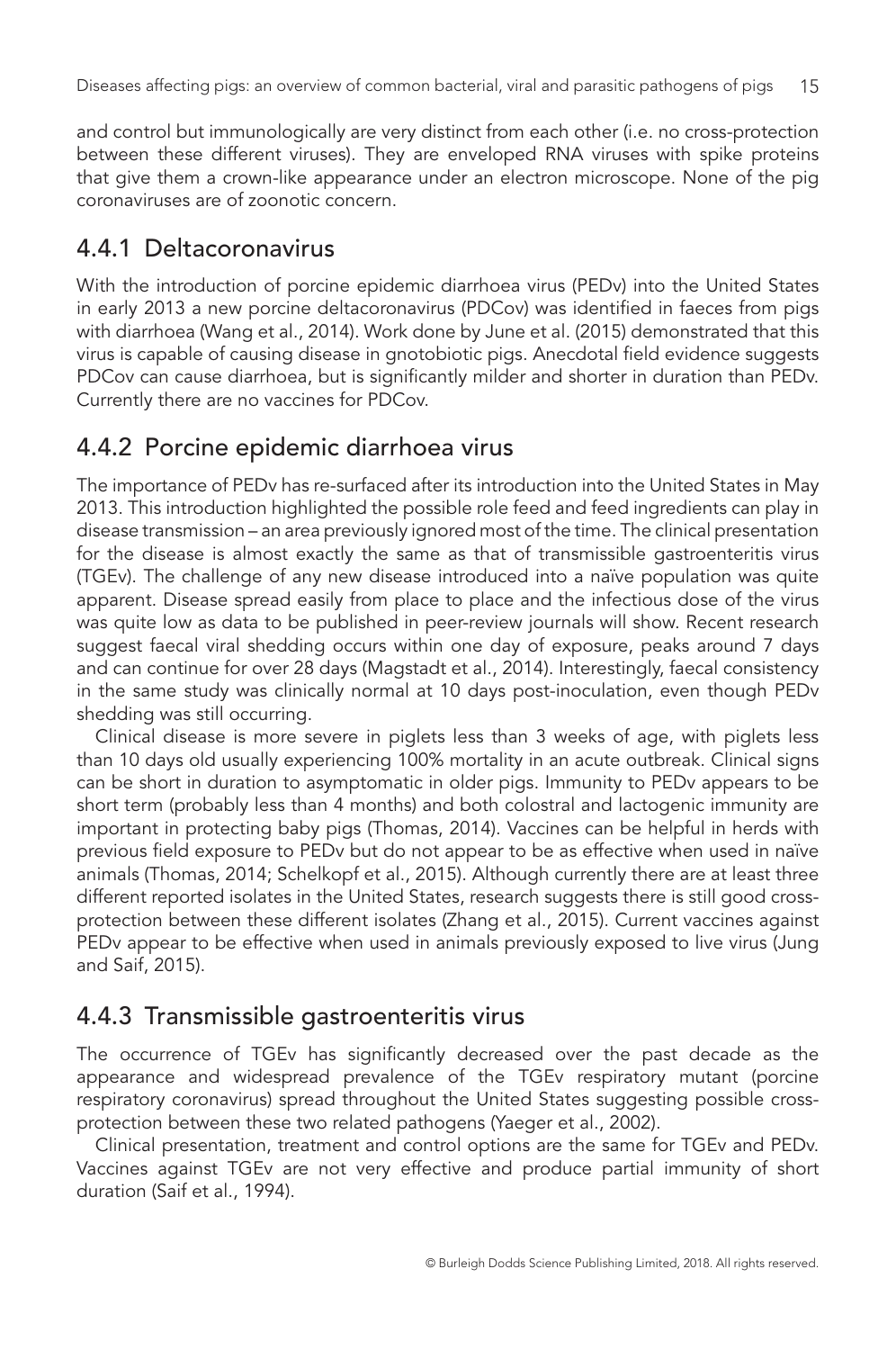#### 4.5 Foot-and-mouth disease virus

Foot-and-mouth disease virus (FMDv) is a member of the *Picornaviridae*, a family of nonenveloped RNA viruses of significant international importance. It appears that FMDv is one of the best recognized and dreaded livestock diseases causing severe vesicular lesions in cloven-hooved animals and is at the top of the OIE-reportable diseases. FMDv is endemic in large areas of Africa, Asia, the Middle East and South America.

Seven serotypes (O, A, C, SAT 1, SAT 2, SAT 3 and Asia 1) which are important for vaccination are recognized. Serotype O is the most common serotype worldwide (CFSPH, 2014). Foot-and-mouth disease (FMD) can be transmitted via direct, indirect and aerosol means, with all secretions and excretions from infected animals containing the infectious virus (Alexandersen et al., 2012). Unlike ruminants, pigs do not become carriers or harbour FMDv for more than 28 days. FMDv is quite resistant and can remain infectious in the environment, cured meats and dairy products for several weeks (Bachrach, 1968; Cottral, 1969; CFSPH, 2014).

Vesicular lesions from FMD are clinically indistinguishable from any other vesicular disease including swine vesicular disease, vesicular exanthema of swine, vesicular stomatitis and Seneca virus A. Mortality in adults tends to be low, but animals have difficulty eating and moving around, resulting in a welfare concern.

Vaccination requires matching the proper serotype as there is no cross-protection between all seven serotypes. Most FMD vaccination has been focused on cattle and not pigs. There is also a wide range of strains within each serotype, thus complicating vaccine efficacy (Kitching et al., 1989). This requirement to match the strain and serotype of FMDv makes it difficult to react to an emergency outbreak. Vaccine-induced protection is short, lasting only about 4–6 months necessitating at least two doses per year (Domenech et al., 2010). Most of the largest producers are free of FMD and do not vaccinate.

The first OIE/Food and Agriculture Organization of the United Nations Global Conference on FMD led to the development of a Global FMD Control Strategy. This effort is focused on improving FMD control in regions where the disease is still endemic through the use of a Progressive Control Pathways (PCP) tool and is supported by many countries including the European Commission for the Control of Foot-and-Mouth Disease (EUFMD). This PCP offers a structured five-stage approach to FMD control, allowing FMD-endemic countries to become more successful in achieving FMD-free status strategically (OIE and FAO, 2012).

FMDv is not zoonotic, but the severity of the disease and international trade restrictions as an OIE-listed disease causes significant food security and sustainability concerns.

## 4.6 Influenza A virus in swine

Influenza A viruses in swine (IAv-S) are members of the family *Orthomyxoviridae*, which are enveloped viruses with segmented RNA, and can cause respiratory infections in most mammals. The segmented genome of IAv-S facilitates the exchange of gene segments between different IAv-S which may infect the same cell. This rearrangement of genes can generate new strains of the virus. Virus replication is limited to the upper and lower respiratory tract (Van Reeth et al., 2012).

The primary IAv-S are H1N1 and H3N2. Within each of these influenza types there are many different groupings of strains and cross-protection between strains, even within one type, can be quite variable. Infection occurs primarily via direct nose-to-nose contact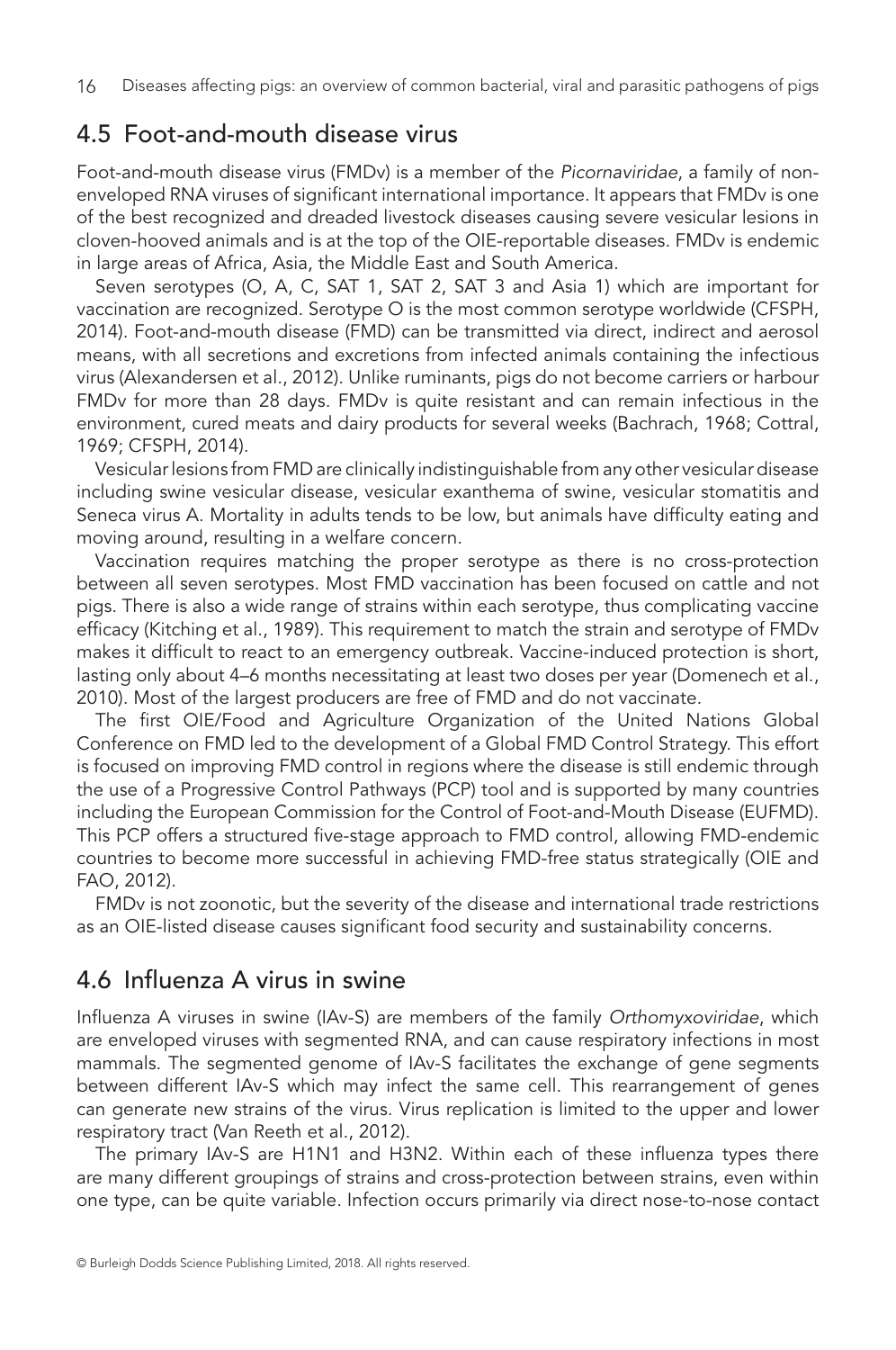between pigs and between people and pigs but more rarely between pigs and people (Nelson, 2014).

Vaccination continues to be the best means for prevention (Van Reeth et al., 2012). With such large diversity in field strains, matching the correct vaccine isolates to field isolates is extremely challenging, especially in livestock where vaccine regulations limit how quickly vaccine isolates can be changed. It is important to note that maternal antibodies do interfere with vaccine efficacy.

IAv-S are of zoonotic importance but are not a food safety concern. The biggest public health fear is the rearrangement of IAv-S into a novel strain infecting a naïve human population as was the case in the 2009 influenza pandemic.

#### 4.7 Porcine circovirus type 2 virus

Porcine circovirus 2 viruses (PCV2v) belong to the family *Circoviridae* and are non-enveloped DNA viruses of global importance in pigs. PCV2v causes a variety of systemic diseases in pigs including wasting, pneumonia, late-term abortions, stillbirths, porcine dermatitis, nephropathy syndrome and diarrhoea (Harding and Clark, 1997).

PCV2v causes immunosuppression in pigs, making them vulnerable to a wide variety of infections (Chianini et al., 2003). The characteristic case definition for post-weaning multiwasting syndrome (PMWS) requires three components:

- 1 lymphoid depletion,
- 2 large number of PCV2v in the lesion, and
- 3 clinical signs of wasting with a doubling of mortality (Sorden, 2000).

PCV2-infected animals develop good neutralizing antibodies in 10–28 days (Pogtanichniy et al., 2000; Fort et al., 2007). Vaccines are extremely effective in preventing PCV2 associated disease and is a standard part of any vaccination programme for growing pigs.

PCV2v is not of zoonotic concern, but the severity of the disease causes significant food security and sustainability concerns.

#### 4.8 Porcine reproductive and respiratory syndrome virus

Porcine reproductive and respiratory syndrome virus (PRRSv) is an enveloped RNA virus from the family *Arteriviridae*, which affects pigs. PRRSv is present in most pig-producing regions, although there are a few countries with significant pig production where the virus has never been documented. Porcine reproductive and respiratory syndrome (PRRS) is an OIE-reportable disease.

One of the most significant characteristics of PRRSv is its ability to mutate. PRRSv has been reported to have a mutation rate multiple times that of the human immunodeficiency virus. This high mutation rate results in the development of quasi-species (a grouping of more than one genetic sequence related to a common mutation in an animal at the same time) (Rowland et al., 1999; Goldberg et al., 2003). This quasi-species is important because when genetically sequencing a sample from an infected animal, it is actually obtaining the consensus sequence of the different PRRSv viruses present. The high mutation rate also makes it difficult to find a single vaccine isolate that will provide broad cross-protection.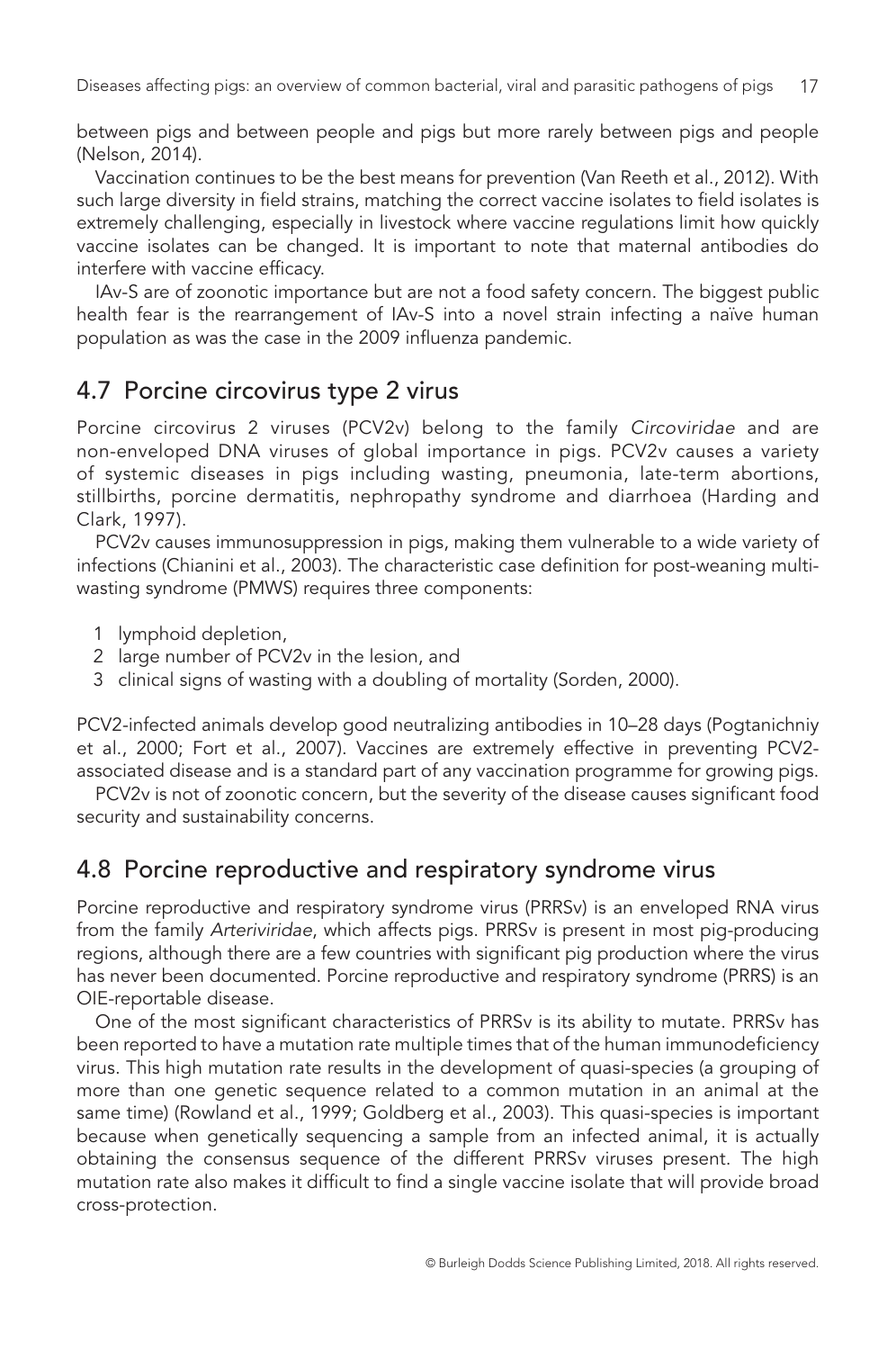PRRSv infects macrophages, especially pulmonary macrophages (Thanawongnuwech et al., 1997; Duan et al., 1997). Targeting pulmonary macrophages results in an increased susceptibility to secondary infections in pigs. Protective immunity against PRRSv is slow to develop (4–6 weeks), so frequently requires closure of the herd for around 200+ days (Torremorell et al., 2002). The slow protective immunity along with low transmissibility of the virus has generated sub-populations of animals with different levels of immunity (Dee et al., 1996).

There are many vaccines available in the market with none able to provide universal protection against all strains. With the diversity of PRRSv, cross-protection becomes difficult to predict. Even today with sequencing technology, this genetic information only helps with epidemiological investigations but cannot be used in any way to predict crossprotection. New technology has identified genetic resistance in some pigs (Rowland et al., 2012) as well as the creation in 2015 of the first genetically engineered pigs completely resistant to PRRSv (Basi, 2015).

PRRSv is not of zoonotic concern, but the severity of the disease causes significant food security and sustainability concerns.

#### 4.9 Rotaviruses

Rotaviruses are non-enveloped RNA viruses of the family *Reoviridae* and are a major cause of diarrhoea in neonatal and young pigs. There are four different porcine rotavirus serogroups identified (A, B, C and E). It was not until the last five to ten years that PCR technology has enabled the detection of serogroups other than type A (Médici et al., 2011). This new technology has resulted in increased detection and awareness of rotavirus B and C as well as the concept of co-infections with more than one rotavirus at a time.

Rotaviruses are highly prevalent throughout the world with some countries demonstrating up to 100% sero-prevalence in adult pigs (Chang et al., 2012).

Rotaviruses replicate predominately in villous epithelium in the small intestine (Buller and Moxley, 1988) as well as the large intestine (Theil et al., 1978) causing villous atrophy and diarrhoea. The high prevalence of rotavirus in the field suggests piglets are constantly being exposed to the virus and are likely to have reduced performance due to infections. Rotavirus infections are well recognized in neonatal pigs but are often ignored post-weaning.

Colostrum and lactogenic immunity play an important role in helping protect neonatal piglets from clinical disease (Saif, 1999; Wagstrom et al., 2000). Currently there are only vaccines against rotavirus type A infections.

Porcine rotaviruses are not considered to be of zoonotic concern.

## 5 The most common parasitic pathogens in pig production

Modern pig production has moved pigs indoors and thus limited their exposure to many internal and external parasites. Unfortunately, there is a general misconception that indoor pigs do not have internal parasites. Although many indoor facilities are clean and disinfected between groups of pigs, eggs from internal parasites are quite resistant. Personal experience suggests that the discontinued use of anthelmintic in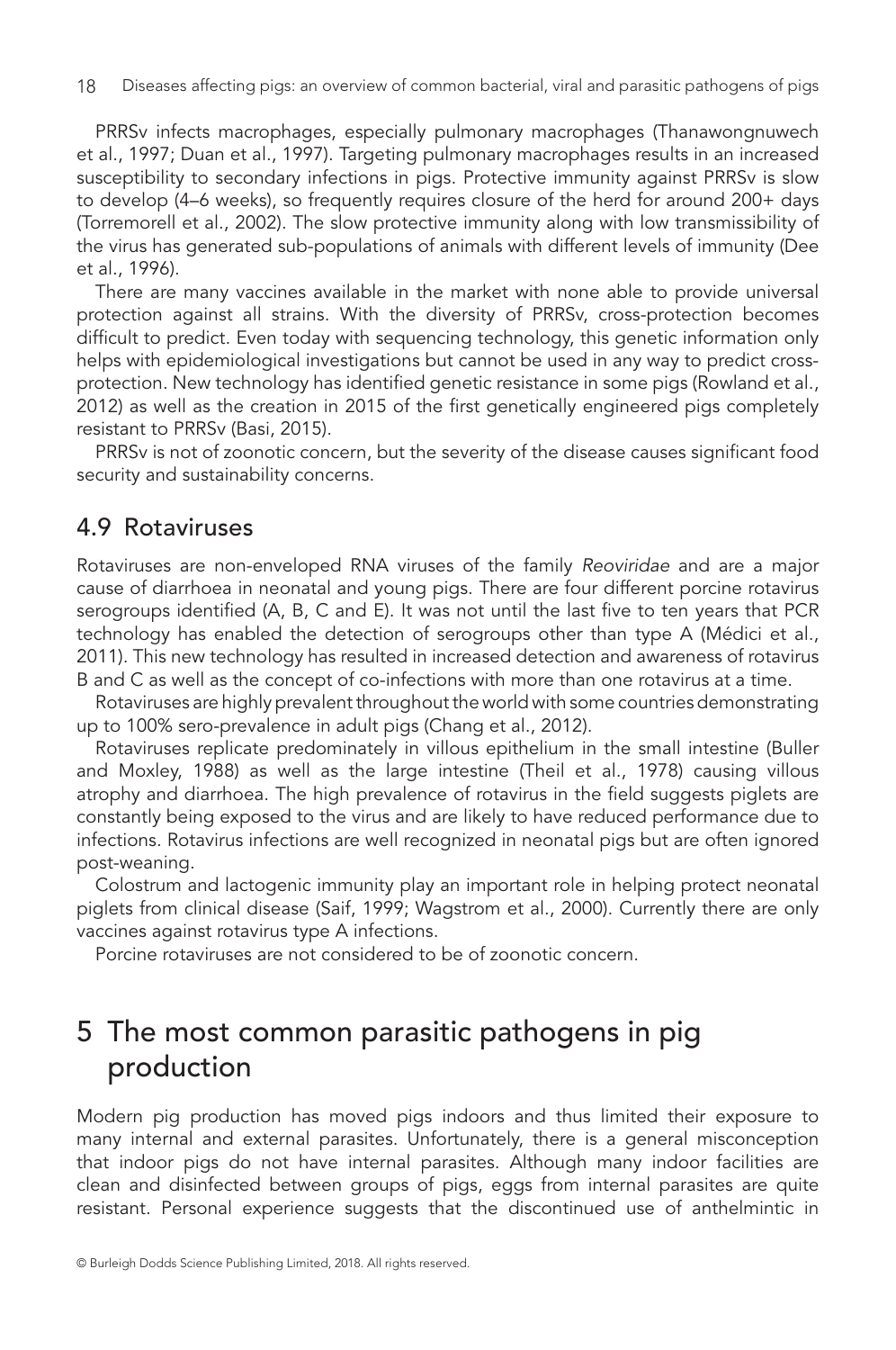indoor production has allowed some internal parasites to slowly propagate, increasing the exposure dose of growing and breeding pigs.

## 5.1 Ascarids

There are several ascarids that can infect pigs but *Ascaris suum* (pig round worm) is the most common and most important one. The life cycle is direct, taking four weeks for eggs passed in faeces to develop infectivity. These ascarid eggs are highly resistant to desiccation allowing them to build up in outdoor as well as indoor facilities (Barrett, 1976).

As infective eggs are consumed by the pig, the larvae will hatch in the intestine and travel through the intestinal wall to the liver, causing the traditional milk spots (scars) The larvae then travel on to the lungs causing verminous pneumonia before being re-swallowed completing the life cycle by developing into adults in the small intestine. This whole migration process causes internal damage reducing pig growth and production. *Ascaris suum* are zoonotic but are not a food safety concern.

## 5.2 Cysticerci

The adult tapeworm (*Taenia solium*) produces larvae which are then ingested by pigs and hatch into cysticercus (*Cysticercus cellulosae*). They are found in the skeletal and cardiac muscle of infected pigs and are referred to as 'measly pork' or 'pork measles'.

Pigs do not appear to have many clinical signs when infected but they can serve as a source of infection for humans (Greve, 2012). Pigs cannot re-infect themselves, infection requires ingestion of human tapeworm eggs. Pigs must not be allowed to ingest human faeces.

Cysticercosis is not a concern for modern pig production farms due to bio-security practices. In 2010 the World Health Organization added cysticercosis as a neglected tropical disease of zoonotic food safety concern, especially in undeveloped countries with free-roaming pigs (WHO, 2016). In humans cysticerci have a predilection for the central nervous system, making this a serious disease.

## 5.3 Coccidia

Coccidia are obligate intracellular protozoan with two main coccidia in pigs. Pigs can be infected with both *Isospora suis* or *Eimeria* spp*.*

#### 5.3.1 *Isospora suis*

*Isospora suis* is the primary protozoal disease of neonatal pigs while *Eimeria* spp. are rarely identified. There appears to be a seasonal incidence of this disease as warmer temperatures and higher humidity favours sporulation of *I. suis* (Stuart and Lindsay, 1986). *I. suis* is not affected by the use of traditional coccidiostats as employed in other livestock (decoquinate, Amprolium, sulphas and ionophores). Prevention is focused on increased sanitation.

*I. suis* is not zoonotic.

## 5.3.2 *Eimeria* spp.

*Eimeria* spp. can infect pigs but are rarely identified in them (Lindsay et al., 1987). There are many different species of *Eimeria* which can be found in pigs worldwide. Although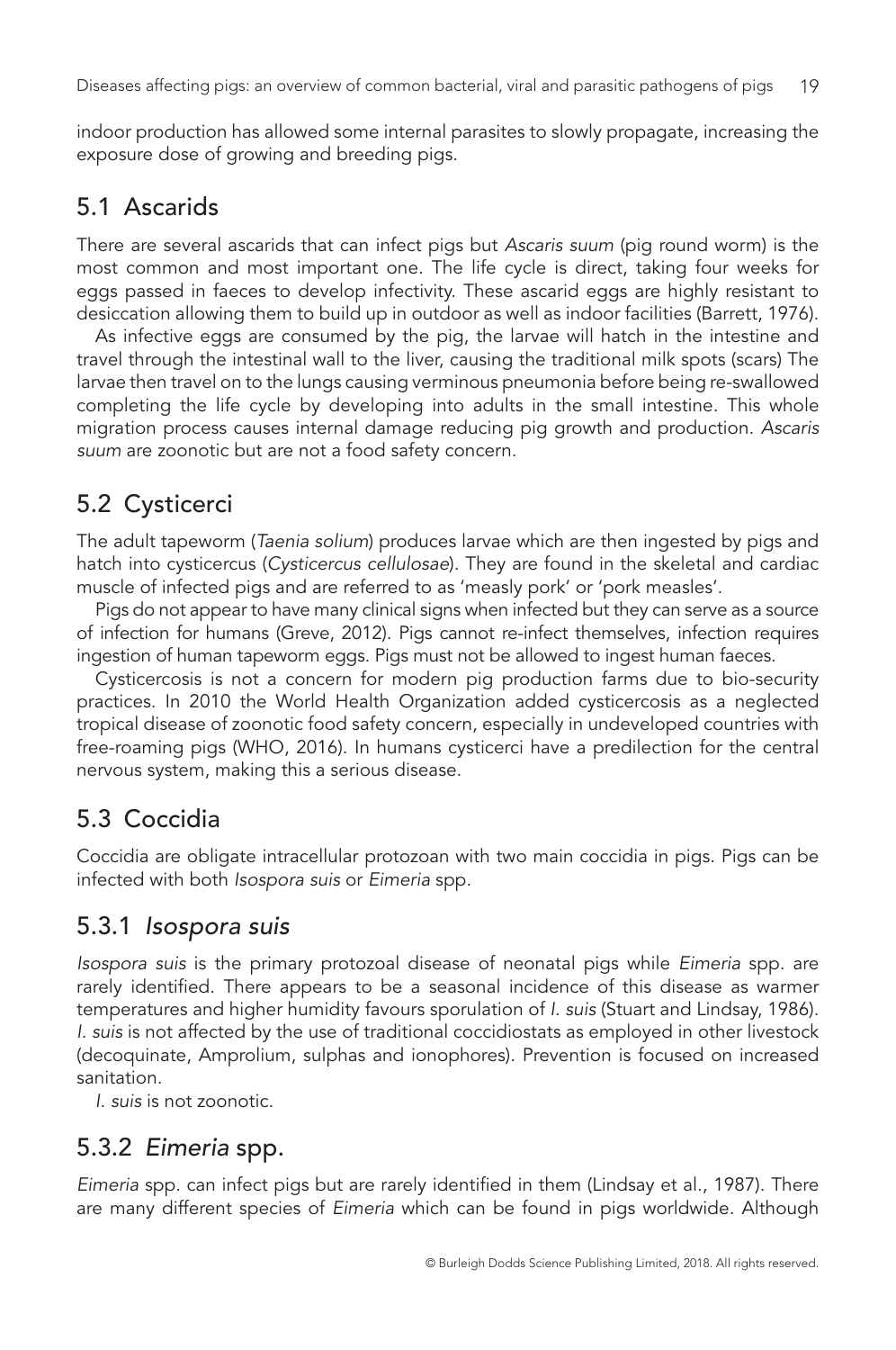clinical disease in pigs is rare there have been sporadic reports of clinical diarrhoea in pigs of different ages (Hill et al., 1985). There are no studies on treatment or control options for *Eimeria* spp. Prevention should be focused on increased sanitation. *Eimeria* spp. are not zoonotic.

### 5.4 *Sarcoptes scabiei*

Sarcoptic mange (*Sarcoptes scabiei*) is the most important external parasite of pigs globally as the mite creates a highly pruritic condition affecting average daily gain, feed efficiency and even reproductive performance in herds (Kessler et al., 2003). The intense itching causes significant property damage with consequential financial losses for the pig farmer.

Eradication programmes can be effective because *S. scabiei* lives and completes its entire life cycle on the skin of pigs and environmental contamination is fairly trivial (Smith, 1986). Mange is not zoonotic or of food safety concern.

#### 5.5 *Trichuris suis*

The pig whip worm *Trichuris suis* occurs primarily in the cecum of pigs and can cause diarrhoea with or without blood and mucous, affecting growth rate and feed efficiency. Its clinical significance is that many anthelmintics used for roundworms are ineffective against whipworms.

## 5.6 *Trichinella spiralis*

Trichinae in pigs is usually caused by *Trichinella spiralis*, which have minimal effect on pigs, but have significant health effects on people. Garbage feeding, as well as pig access to infected rodent carcasses or other dead pigs, is the primary means for transmission. Raising pigs indoors with limited access to wildlife along with aggressive rodent control has practically eliminated this disease from commercial pigs in the United States (Greve, 2012). This elimination of Trichinae has also allowed for new lower cooking recommendations for pork in the United Sates (from 71˚C to 63˚C), enabling people to enjoy a tastier (less dry) pork chop (USDA, 2011). *Trichinella spiralis* is of great zoonotic and food safety concern.

## 6 Case studies

The evolution and complexity of pig disease can be challenging. Knowledge of diseases continues to change as production practices and pathogens change, requiring veterinarians, nutritionists and animal scientists to be constantly attentive while monitoring the health and well-being of pigs.

PCV2v serves as a perfect case study to demonstrate these points and the complexity of evolution in knowledge and the pathogen itself. PCV2v was first identified in the late 1990s. This new pathogen appeared to be causing post-weaning wasting in several European countries while in the United States, most pigs tested positive for antibodies to the disease but otherwise were unaffected. The development and availability of new diagnostic techniques (antibody detection via ELISA) left veterinarians and pig farmers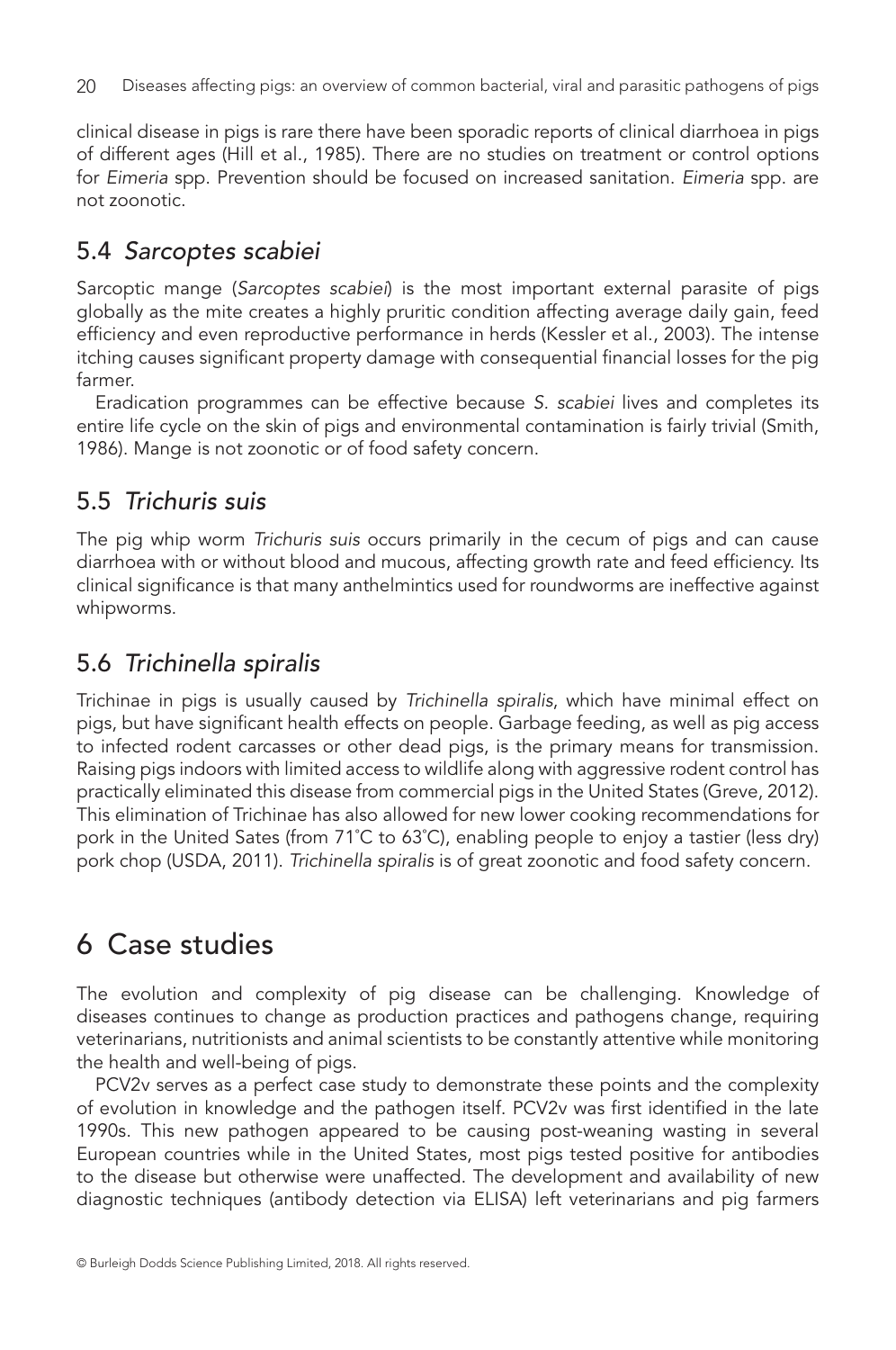unsure of how to interpret the results, some even publically mocked the new discovery calling it a 'Circus' virus. Then in 2007–8 there was a genotype shift from PCV2a to PCV2b, which resulted in a highly pathogenic strain causing post-weaning wasting in pigs in North America (Carman et al., 2008). This small mutation had now changed the virus from a 'routine commensal' to a devastating, highly virulent, systemic wasting disease with herd mortalities at times in excess of 50%. In the same pen one would find pigs starting to waste right next to healthy-looking pigs (Fig. 2). All the pigs were eating, yet those infected pigs would quickly waste until they were euthanized or they would die. There was no halting the process. Blood samples would show that most pigs (healthy and wasting ones) had antibodies and virus in their blood. It was no longer a matter of just knowing they were positive or negative. A new definition had to be developed to help clarify which pigs had PMWS and which did not. A diagnosis of PMWS now required three components:

- 1 lymphoid depletion,
- 2 large number of PCV2v in the lesion, and
- 3 clinical signs of wasting with a doubling in mortality (Sorden, 2000).

Then the miracle of vaccination came. Although pigs were being affected by PCV2b, the new vaccine used a PCV2a strain. Initially pig farmers and veterinarians were unsure about vaccinating their pigs against the old 'less pathogenic' strain when it was the new variant causing the high mortalities. The structure of the pig industry in the United States facilitated the spread of the PCV2b strain over the entire continental United States within just a few months. There was a new disease with new technology (diagnostics and vaccine), new knowledge and a new industry structure. The disease triad discussed in the introduction of this chapter (Fig. 1) was in full effect. Fortunately, it was quickly realized the new PCV2 vaccine truly was a miracle. The killed bacterin reduced mortalities from more than 25 to between 4 and 6% instantly; vaccinated pigs were now protected. Academically, it appeared the vaccine efficacy sounded too good to be true, but it was. Even herds that did not have the clinical disease and had 'normal' productivity who started using the PCV2 vaccine noted slight improvements in the overall health of the herd and lower mortalities.



Figure 2 Size variation appearing in a group of field pigs infected with the new PCV2b variant starting to cause wasting in some of these pigs while others appear to be perfectly normal.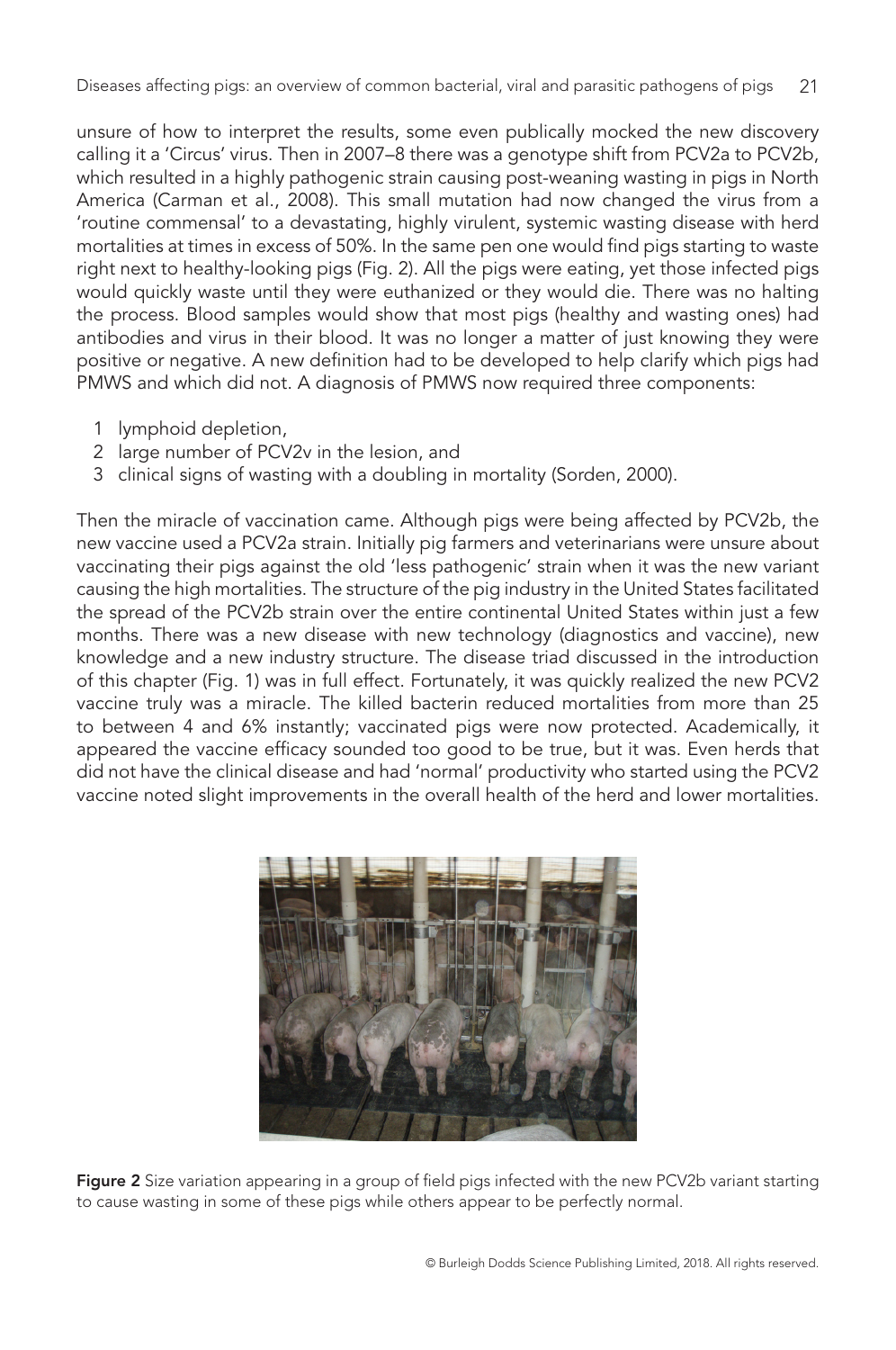## 7 Summary

Hopefully through reading this chapter the complexity of the various diseases has been emphasized. Diseases do not occur in a vacuum. They are impacted directly by a large cohort of factors including environment, nutrition, animal husbandry, genetics and co-infections amongst others.

Ultimately scientists, veterinarians, pig farmers, nutritionists, researchers and pig lovers are all striving to improve the health and well-being of the pigs raised so as to provide a more sustainable, abundant, wholesome, safe, economical and delicious protein for mankind.

## 8 Future trends

The future of sustainable pig production is positive. Vast amounts of knowledge are being gained rapidly. New technologies in diagnostic surveillance such as spatial-temporal pen sampling with oral fluids, metagenomics and microbiota in pig health are already being developed. Caution must be exercised when applying these new technologies to ensure a better understanding of what is known as well as what is unknown. A point of information overload is being reached as well as at times over-interpretation of the information. To ensure farmers stay focused on the ultimate goal, it is critical to collaborate with others who have expertise in different fields while embracing the clinical significance and implementation of new discoveries.

## 9 Where to look for further information

There are several sources available for additional information on swine diseases. *Diseases*  of Swine, which is currently in its 10<sup>th</sup> edition, is recognized as the most comprehensive and authoritative textbook on swine diseases. Additionally the following websites can be consulted for information: The Pig Site [\(http://www.thepigsite.com/diseaseinfo/](http://www.thepigsite.com/diseaseinfo/)), Pig333 [\(https://www.pig333.com/pig-diseases/](https://www.pig333.com/pig-diseases/)), The Merck Veterinary Manual [\(http://www.](http://www.merckvetmanual.com/) [merckvetmanual.com/](http://www.merckvetmanual.com/)) and American Association of Swine Veterinarians Swine Disease Manual (https://vetmed.iastate.edu/vdpam/about/food-supply/swine/swine-disease-manual).

## 10 References

- Alexandersen, S., Knowles, N. J., Dekker, A., Belsham, G. J., Zhang, Z. and Koenen, F. (2012) Picornaviruses. In: Zimmerman, J. J., Karriker, L. A., Ramirez, A., Schwartz, K. J. and Stevenson, G. W. (eds), *Diseases of* Swine, 10th ed. Ames: Wiley-Blackwell Publishing, pp 592.
- [Amtsberg, G. \(1979\) Determination of exfoliation triggering substances in cultures of](http://dx.doi.org/http://dx.doi.org/10.1111/j.1439-0450.1979.tb00814.x) *Staphylococcus hyicus* in swine and S*[taphylococcus epidermidis](http://dx.doi.org/http://dx.doi.org/10.1111/j.1439-0450.1979.tb00814.x)* biotype 2 in cattle. *Zentralbl Veterinarmed B*. [26\(4\):257–72. German.](http://dx.doi.org/http://dx.doi.org/10.1111/j.1439-0450.1979.tb00814.x)
- Arasteh, K. N., Cordes, C., Ewers, M., Simon, V., Dietz, E., Futh, U. M., Brockmeyer, N. H. and L'Age, P. (2000) Human immunodeficiency virus-related nontuberculous mycobacterial infection: incidence, survival analysis and associated risk factors. *Eur. J. Med. Res*. 5:424–30.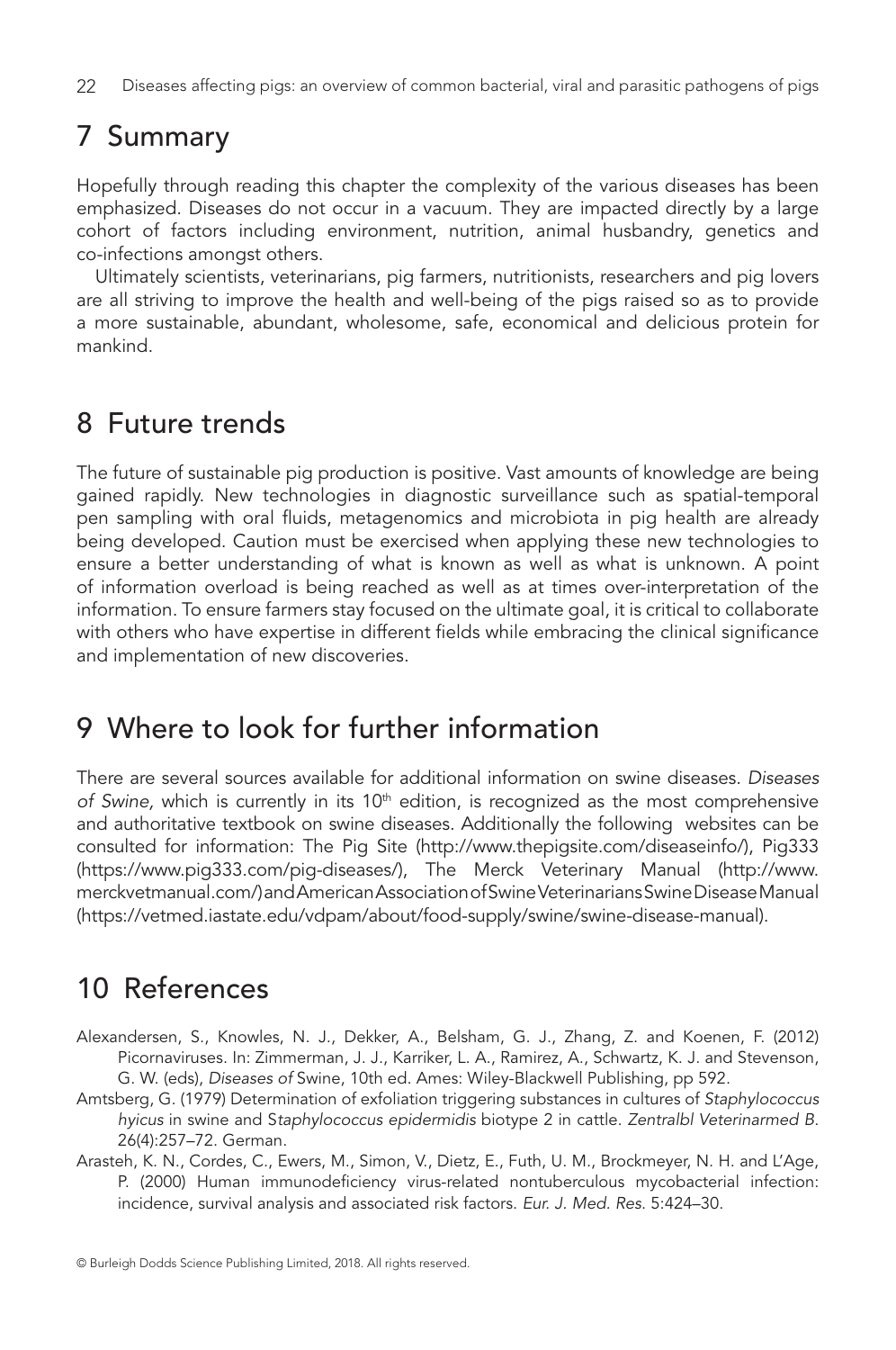- [Armand-Lefevre, L., Ruimy, R. and Andremont, A. \(2005\) Clonal comparison of](http://dx.doi.org/http://dx.doi.org/10.3201/eid1105.040866) *Staphylococcus aureus* [isolates from healthy pig farmers, human controls, and pigs.](http://dx.doi.org/http://dx.doi.org/10.3201/eid1105.040866) *Emerg. Infect. Dis*. [11\(5\):711–4.](http://dx.doi.org/http://dx.doi.org/10.3201/eid1105.040866)
- [Arruda, P. H., Madson, D. M., Ramirez, A., Rowe, E., Lizer, J. T. and Songer, J. G. \(2013\) Effect of age,](http://dx.doi.org/http://dx.doi.org/10.1016/j.anaerobe.2013.04.010) [dose and antibiotic therapy on the development of](http://dx.doi.org/http://dx.doi.org/10.1016/j.anaerobe.2013.04.010) *Clostridium difficile* infection in neonatal piglets. *Anaerobe*[. 22:104–10.](http://dx.doi.org/http://dx.doi.org/10.1016/j.anaerobe.2013.04.010)
- [Bachrach, H. L. \(1968\) Foot-and-mouth disease.](http://dx.doi.org/http://dx.doi.org/10.1146/annurev.mi.22.100168.001221) *Ann. Rev. Microbiol.* 22:201–44.
- Bak, H. and Rathkjen, P. H. (2009) Reduced use of antimicrobials after vaccination of pigs against porcine proliferative enteropathy in a Danish SPF herd. *Acta Vet. Scand*. 51:1.
- Barnes, D. M. and Sorensen, D. K. (1975) Salmonellosis. In: Dunne, H. W. and Leman, A. D. (eds), *Diseases of Swine*, 4th ed. Ames: Iowa State University Press, pp. 560–61.
- [Barrett, J. \(1976\) Studies on the induction of permeability in](http://dx.doi.org/http://dx.doi.org/10.1017/S0031182000051374) *Ascaris lumbricoides* eggs. *Parasitology* [73:109–21.](http://dx.doi.org/http://dx.doi.org/10.1017/S0031182000051374)
- [Bartlett, J. G., Chang, T. W., Gurwith, M., Gorbach, S. L. and Onderdonk, A. B. \(1978\) Antibiotic](http://dx.doi.org/http://dx.doi.org/10.1056/NEJM197803092981003)[associated pseudomembranous colitis due to toxin-producing clostridia.](http://dx.doi.org/http://dx.doi.org/10.1056/NEJM197803092981003) *N. Engl. J. Med*. [298\(10\):531–4.](http://dx.doi.org/http://dx.doi.org/10.1056/NEJM197803092981003)
- Basi, C. (2015) Pigs that are resistant to incurable disease developed at University of Missouri. *New Bureau – University of Missouri*. [Online] 8 December. Available from: http://munews.missouri. edu/news-releases/2015/1208-pigs-that-are-resistant-to-incurable-disease-developed-atuniversity-of-missouri/ [Accessed 12 December 2015].
- [Baums, C. G. and Valentin-Weigand, P. \(2009\) Surface-associated and secreted factors of](http://dx.doi.org/http://dx.doi.org/10.1017/S146625230999003X) *Streptococcus suis* [in epidemiology, pathogenesis and vaccine development.](http://dx.doi.org/http://dx.doi.org/10.1017/S146625230999003X) *Anim. Health Res. Rev*[. 10\(1\):65–83.](http://dx.doi.org/http://dx.doi.org/10.1017/S146625230999003X)
- Beier, D. and Gross, R. (2008) The BvgS/BvgA phosphorelay system of pathogenic *Bordetellae*: structure, function and evolution. *Adv. Exp. Med. Biol.* 631:149–60.
- [Bouchet, B., Vanier, G., Jacques, M. and Gottschalk, M. \(2008\) Interactions of](http://dx.doi.org/http://dx.doi.org/10.1051/vetres:2008019) *Haemophilus parasuis* [and its LOS with Porcine Brain Microvascular Endothelial Cells.](http://dx.doi.org/http://dx.doi.org/10.1051/vetres:2008019) *Vet. Res*. 39:42.
- Brochmeier, S. L., Halbur, P. G. and Thacker, E. L. (2002) Porcine Respiratory Disease Complex. In: Brogden, K. A. and Guthmiller, J. M. (eds). *Polymicrobial Diseases*. ASM Press:Washington DC.
- Brochmeier, S. L., Register, K. B., Nicholson, T. L. and Loving, C. L. (2012) Bordetellosis. In: Zimmerman, J. J., Karriker, L. A., Ramirez, A., Schwartz, K. J. and Stevenson, G. W. (eds), *Diseases of Swine*, 10th ed. Ames: Wiley-Blackwell Publishing.
- [Brockmeier, S. L., Palmer, M. V., Bolin, S. R. and Rimler, R. B. \(2001\) Effects of intranasal inoculation](http://dx.doi.org/http://dx.doi.org/10.2460/ajvr.2001.62.521) with *Bordetella bronchiseptica*[, porcine reproductive and respiratory syndrome virus, or a](http://dx.doi.org/http://dx.doi.org/10.2460/ajvr.2001.62.521) [combination of both organisms on subsequent infection with](http://dx.doi.org/http://dx.doi.org/10.2460/ajvr.2001.62.521) *Pasteurella multocida* in pigs. *Am. J. Vet. Res*[. 62\(4\):521–5.](http://dx.doi.org/http://dx.doi.org/10.2460/ajvr.2001.62.521)
- [Bueschel, D. M., Jost, B. H., Billington, S. J., Trinh, H. T. and Songer, J. G. \(2003\) Prevalence of cpb2,](http://dx.doi.org/http://dx.doi.org/10.1016/S0378-1135(0300081-6)) encoding beta2 toxin, in *Clostridium perfringens* [field isolates: correlation of genotype with](http://dx.doi.org/http://dx.doi.org/10.1016/S0378-1135(0300081-6)) phenotype. *[Vet. Microbiol](http://dx.doi.org/http://dx.doi.org/10.1016/S0378-1135(0300081-6))*. 94:121.
- [Buller, C. R. and Moxley, R. A. \(1988\) Natural infection of porcine ileal dome M cells with rotavirus and](http://dx.doi.org/http://dx.doi.org/10.1177/030098588802500616) [enteric adenovirus.](http://dx.doi.org/http://dx.doi.org/10.1177/030098588802500616) *Vet. Pathol.* 25:516–17.
- [Burrough, E. R., Strait, E. L., Kinyon, J. M., Bower, L. P., Madson, D. M., Wilberts, B. L., Schwartz, K.](http://dx.doi.org/http://dx.doi.org/10.1177/1040638712457927)  [J., Frana, T. S. and Songer, J. G. Comparative virulence of clinical](http://dx.doi.org/http://dx.doi.org/10.1177/1040638712457927) *Brachyspira spp*. isolates in inoculated pigs. *[J. Vet. Diagn. Invest](http://dx.doi.org/http://dx.doi.org/10.1177/1040638712457927)*. 24(6):1025–34.
- [Calsamiglia, M. and Pijoan, C. \(2000\) Colonisation state and colostral immunity to](http://dx.doi.org/http://dx.doi.org/10.1136/vr.146.18.530) *Mycoplasma hyopneumoniae* [of different parity sows.](http://dx.doi.org/http://dx.doi.org/10.1136/vr.146.18.530) *Vet. Rec*. 146:530–2.
- Carlson, S. A., Barnhill, A. E. and Griffith, R. W. (2012) Salmonellosis. In: Zimmerman, J. J., Karriker, L. A., Ramirez, A., Schwartz, K. J. and Stevenson, G. W. (eds), *Diseases of Swine*, 10th ed. Ames: Wiley-Blackwell Publishing.
- Carman, S., Cai, H. Y., DeLay, J., Youssef, S. A., McEwen, B. J., Gagnon, C. A., Tremblay, D., Hazlett, M., Lusis, P., Fairles, J., Alexander, H. S. and van Dreumel, T. (2008) The emergence of a new strain of porcine circovirus-2 in Ontario and Quebec swine and its association with severe porcine circovirus associated disease–2004–2006. *Can. J. Vet. Res.* 72:259–68.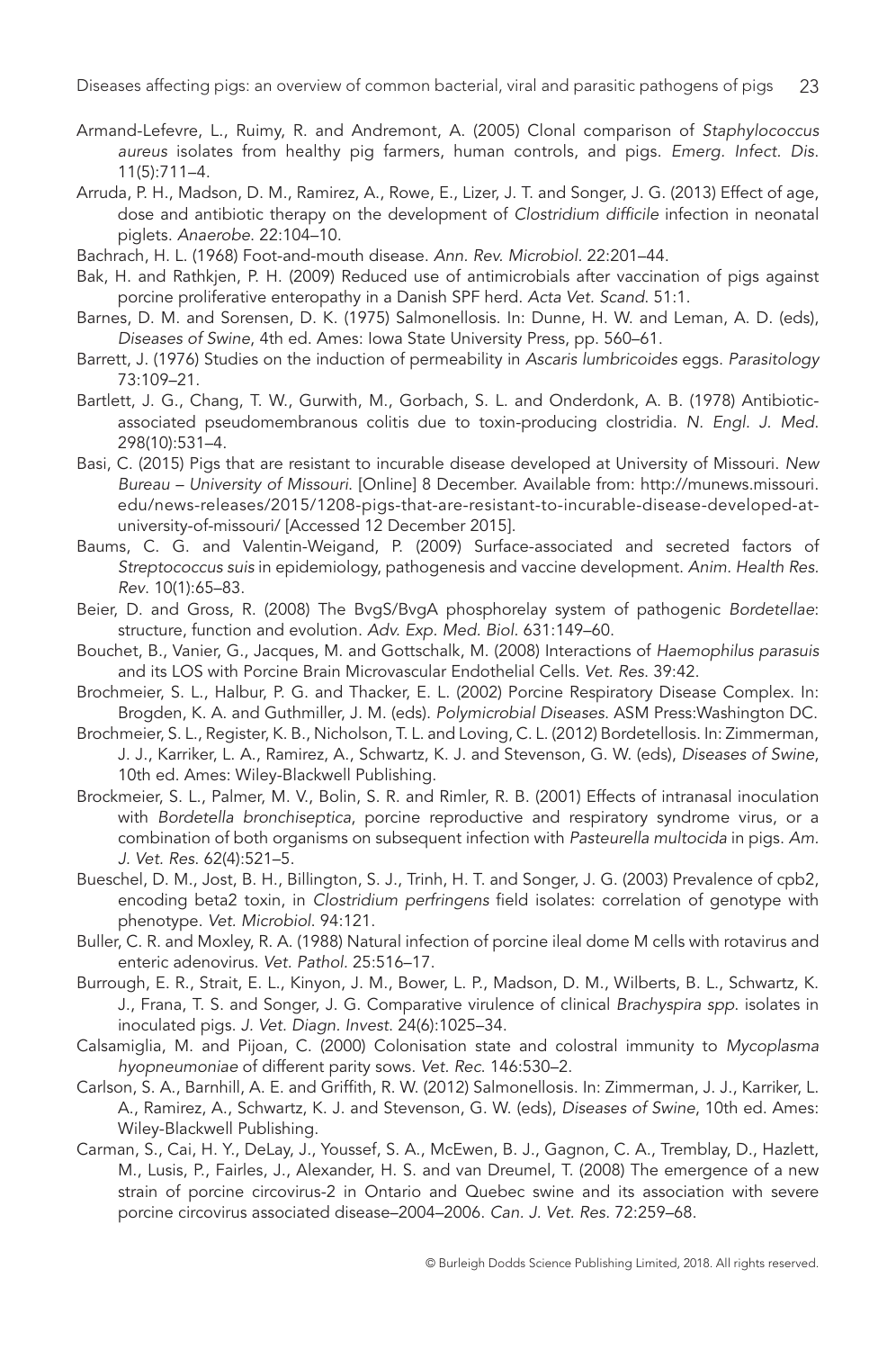- Carter, G. R. (1955) Studies on *Pasteurella multocida*: A hemagglutination test for the identification of serological types. *Am. J. Vet. Res.* 16:481–4.
- CFSPH Center for Food Security and Public Health. (2005) Tanea infections. [Online] Available from: http://www.cfsph.iastate.edu/Factsheets/pdfs/taenia.pdf. [Accessed 31 May 2016].
- CFSPH Center for Food Security and Public Health. (2014) *Foot and mouth disease*. [Online] Available from: http://www.cfsph.iastate.edu/Factsheets/pdfs/foot\_and\_mouth\_disease.pdf. [Accessed: 17th December 2015].
- CFSPH Center for Food Security and Public Health. (2015a) *African Swine Fever*. [Online] Available from: http://www.cfsph.iastate.edu/Factsheets/pdfs/african\_swine\_fever.pdf. [Accessed: 10th January 2016].
- CFSPH Center for Food Security and Public Health. (2015b) *Classical Swine Fever*. [Online] Available from: http://www.cfsph.iastate.edu/Factsheets/pdfs/classical\_swine\_fever.pdf. [Accessed: 22nd January 2016].
- [Chander, Y., Primus, A., Oliveira, S. and Gebhart, C. J. \(2012\) Phenotypic and molecular characterization](http://dx.doi.org/http://dx.doi.org/10.1177/1040638712456975) of a novel strongly hemolytic *Brachyspira* [species, provisionally designated '](http://dx.doi.org/http://dx.doi.org/10.1177/1040638712456975)*Brachyspira hampsonii*'. *[J. Vet. Diagn. Invest](http://dx.doi.org/http://dx.doi.org/10.1177/1040638712456975)*. 24(5):903–10.
- Chang, K.-O., Saif, L. J. and Kim, Y. (2012) Reoviruses (Rotaviruses and Reoviruses). In: Zimmerman, J. J., Karriker, L. A., Ramirez, A., Schwartz, K. J. and Stevenson, G. W. (eds), *Diseases of Swine*, 10th ed. Ames: Wiley-Blackwell Publishing.
- [Chianini, F., Majo, N., Segales, J., Dominguez, J. and Domingo, M. \(2003\) Immunohistochemical](http://dx.doi.org/http://dx.doi.org/10.1016/S0165-2427(0300079-5)) [characterization of PCV2 associate lesions in lymphoid and non-lymphoid tissues of pigs with](http://dx.doi.org/http://dx.doi.org/10.1016/S0165-2427(0300079-5)) [natural postweaning multisystemic wasting syndrome \(PMWS\).](http://dx.doi.org/http://dx.doi.org/10.1016/S0165-2427(0300079-5)) *Vet. Immunol. Immunopathol.* [94:63–75.](http://dx.doi.org/http://dx.doi.org/10.1016/S0165-2427(0300079-5))
- [Chiers, K., De Waele, T., Pasmans, F., Ducatelle, R. and Haesebrouck, F. \(2010\) Virulence factors of](http://dx.doi.org/http://dx.doi.org/10.1051/vetres/2010037) *Actinobacillus pleuropneumoniae* [involved in colonization, persistence and induction of lesions](http://dx.doi.org/http://dx.doi.org/10.1051/vetres/2010037) [in its porcine host.](http://dx.doi.org/http://dx.doi.org/10.1051/vetres/2010037) *Vet. Res.* 41(5):65.
- Christensen, L. S., Mousing, J., Mortensen, S., Soerensen, K. J., Strandbygaard, S. B., Henriksen, C. A. and Andersen, J. B. (1990) Evidence of long distance airborne transmission of Aujeszky's disease (pseudorabies) virus. *Vet. Rec.* 127:471–4.
- Clota, J., Foix, A., March, R., Riera, P. and Costa, L. (1996) Caracterización serológica de cepas de *Actinobacillus pleuropneumoniae* aisladas en Espaa. *Med. Vet.* 13:17–22.
- Colgrove, G. S., Haelterman, E. O. and Coggins, L. (1969) Pathogenesis of African swine fever in young pigs. *Am. J. Vet. Res*. 30(8):1343–59.
- Cottral, G. E. (1969) Persistence of foot-and-mouth disease virus in animals, their products and the environment. *Bull.Off. Int. Epizoot.* 70:549–68.
- [De Boer, C. V. \(1967\) Studies to determine neutralizing antibody in sera from animals recovered](http://dx.doi.org/http://dx.doi.org/10.1007/BF01241270) [from African swine fever and laboratory animals inoculated with African swine fever virus with](http://dx.doi.org/http://dx.doi.org/10.1007/BF01241270) adjuvants. *[Arch Gesamte Virusforsch.](http://dx.doi.org/http://dx.doi.org/10.1007/BF01241270)* 20:164–79.
- de Jong, M. F. and Nielsen, J. P. (1990) Definition of progressive atrophic rhinitis. *Vet. Rec.* 126:93.
- [De Villier, E. P., Gallardo, C., Arias, M., Da Silva, M., Upton, C., Martin, R. and Bishop, R. P. \(2010\)](http://dx.doi.org/http://dx.doi.org/10.1016/j.virol.2010.01.019) [Phylogenomic analysis of 11 complete African swine fever virus genome sequences.](http://dx.doi.org/http://dx.doi.org/10.1016/j.virol.2010.01.019) *Virol*. [400\(1\):128–36.](http://dx.doi.org/http://dx.doi.org/10.1016/j.virol.2010.01.019)
- Dee, S. A., Joo, H. S., Henry, S., Tokach, L., Park, K., Molitor, T. and Pijoan, C. (1996) Detecting subpopulations after PRRS virus infection in large breeding herds using multiple serologic tests. *J. Swine Health Prod*. 4(4):181–4.
- [Depner, K. R., Hinrichs, U., Bickhardt, K., Greiser-Wilke, I., Pohlenz, J., Moennig, V. and Liess, B. \(1997\)](http://dx.doi.org/http://dx.doi.org/10.1136/vr.140.19.506) [Influence of breed-related factors on the course of classical swine fever virus infection.](http://dx.doi.org/http://dx.doi.org/10.1136/vr.140.19.506) *Vet. Rec*. [140:506–7.](http://dx.doi.org/http://dx.doi.org/10.1136/vr.140.19.506)
- Desrosiers, R. (2004) Epidemiology, diagnosis and control of swine diseases. Howard Dunne Memorial Lecture. In *Proc. 35th Annu. Meet Am. Assoc. Swine Pract*., pp. 9–37.
- [Domenech, J., Lubroth, J. and Sumption, K. \(2010\) Immune protection in animals: the examples of](http://dx.doi.org/http://dx.doi.org/10.1016/j.jcpa.2009.11.003) [rinderpest and foot-and-mouth disease.](http://dx.doi.org/http://dx.doi.org/10.1016/j.jcpa.2009.11.003) *J. Comp. Pathol.* 142 Suppl 1:S120–4.
- Doyle, L. (1932) A rickettsia-like or anaplasmos-like disease in swine. *J. Am. Vet. Med. Assoc.* 8:668–71.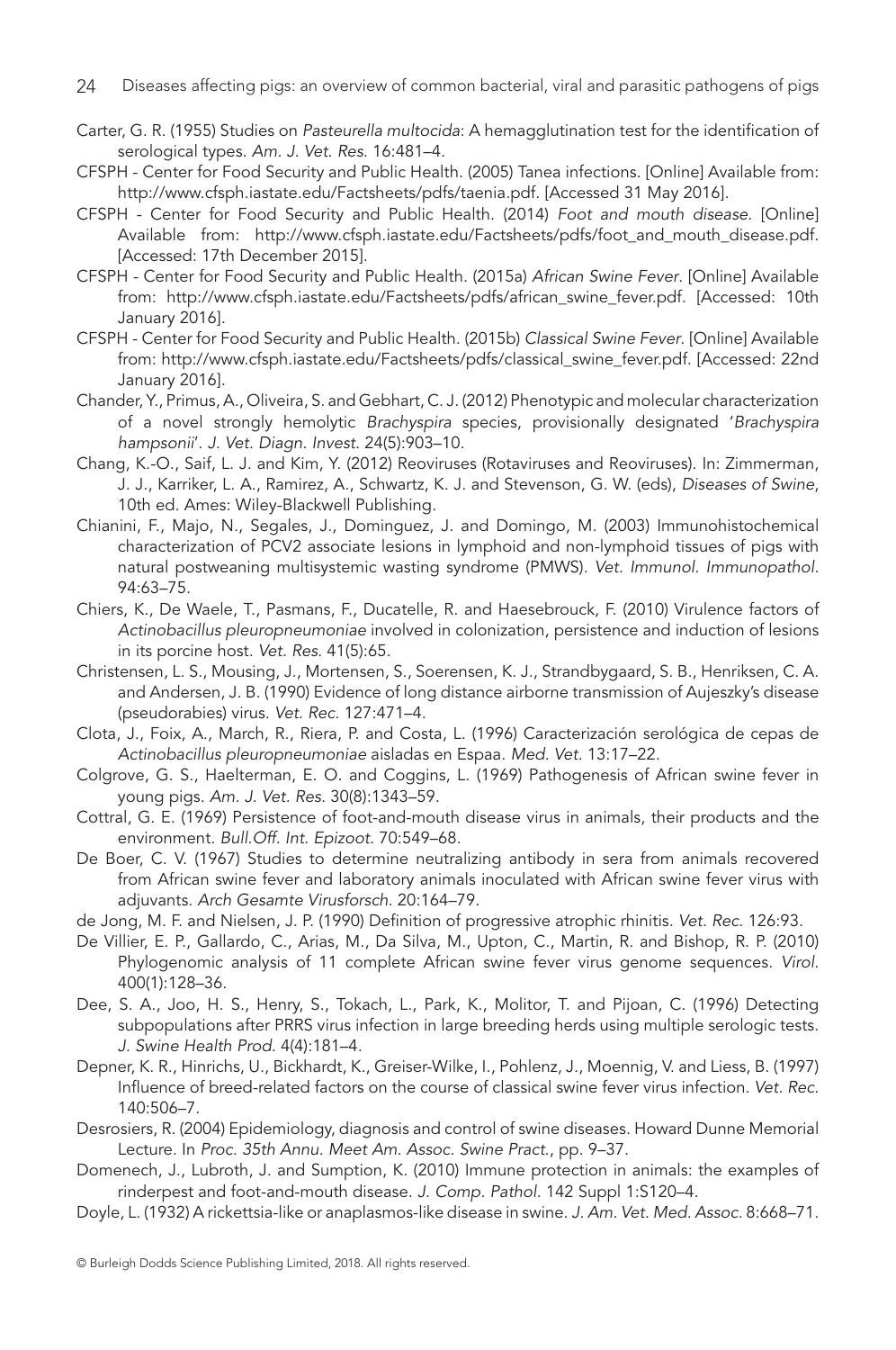- [Duan, X., Nauwynck, H. J. and Pensaert, M. B. \(1997\) Virus quantification and identification of cellular](http://dx.doi.org/http://dx.doi.org/10.1016/S0378-1135(9601347-8)) [targets in the lungs and lymphoid tissues of pigs at different time intervals after inoculation](http://dx.doi.org/http://dx.doi.org/10.1016/S0378-1135(9601347-8)) [with porcine reproductive and respiratory syndrome virus \(PRRSV\).](http://dx.doi.org/http://dx.doi.org/10.1016/S0378-1135(9601347-8)) *Vet. Microbiol*. 56(1–2):9–19.
- European Union Food Safety Authority. (2011) Scientific Opinion on the public health hazards to be covered by inspection of meat (swine). *EFSA Journal*. 9(10):2351.
- [Fairbrother, J. M. and Nadeau, E. \(2006\)](http://dx.doi.org/http://dx.doi.org/10.20506/rst.25.2.1682) *Escherichia coli*: on-farm contamination of animals. *Rev. Sci. Tech*[. 25\(2\):555–69.](http://dx.doi.org/http://dx.doi.org/10.20506/rst.25.2.1682)
- [Farez, S. and Morley, R. S. \(1997\) Potential animal health hazards of pork and pork products.](http://dx.doi.org/http://dx.doi.org/10.20506/rst.16.1.992) *Rev. Sci. Tech*[. 16\(1\):65–78.](http://dx.doi.org/http://dx.doi.org/10.20506/rst.16.1.992)
- Farzan, A., Kircanski, J., DeLay, J., Soltes, G., Songer, J. G., Friendship, R. and Prescott, J. F. (2013) An investigation into the association between cpb2-encoding *Clostridium perfringens* type A and diarrhea in neonatal piglets. *Can. J. Vet. Res*. 77(1):45–53.
- [Foley, S. L., Lynne, A. M. and Nayak, R. Salmonella challenges: prevalence in swine and poultry and](http://dx.doi.org/http://dx.doi.org/10.2527/jas.2007-0464) potential pathogenicity of such isolates. *J. Anim. Sci*[. 2008 April; 86\(14 Suppl\):E149–62. Epub 2](http://dx.doi.org/http://dx.doi.org/10.2527/jas.2007-0464) [October 2007. Review. PubMed PMID: 17911227.](http://dx.doi.org/http://dx.doi.org/10.2527/jas.2007-0464)
- [Fort, M., Olvera, A., Sibila, M., Segalés, J. and Mateu, E. \(2007\) Detection of neutralizing antibodies in](http://dx.doi.org/http://dx.doi.org/10.1016/j.vetmic.2007.06.004) [postweaning multisystemic wasting syndrome \(PMWS\)-affected and non-PMWS-affected pigs.](http://dx.doi.org/http://dx.doi.org/10.1016/j.vetmic.2007.06.004) *Vet. Microbiol*[. 125:244–55.](http://dx.doi.org/http://dx.doi.org/10.1016/j.vetmic.2007.06.004)
- Frana, T. S. (2012) Staphylococcosis. In: Zimmerman, J. J., Karriker, L. A., Ramirez, A., Schwartz, K. J. and Stevenson, G. W. (eds) *Diseases of Swine*, 10th ed. Ames: Wiley-Blackwell Publishing.
- [Frana, T. S., Beahm, A. R., Hanson, B. M., Kinyon, J. M., Layman, L. L., Karriker, L. A., Ramirez, A. and](http://dx.doi.org/http://dx.doi.org/10.1371/journal.pone.0053738) [Smith, T. C. \(2013\) Isolation and characterization of methicillin-resistant](http://dx.doi.org/http://dx.doi.org/10.1371/journal.pone.0053738) *Staphylococcus aureus* [from pork farms and visiting veterinary students.](http://dx.doi.org/http://dx.doi.org/10.1371/journal.pone.0053738) *PLoS One*. 8(1):e53738.
- [Frey, J., Haldimann, A. and Nicolet, J. \(1992\) Chromosomal heterogeneity of various](http://dx.doi.org/http://dx.doi.org/10.1099/00207713-42-2-275) *Mycoplasma hyopneumoniae* field strains. *[Int. J. Syst. Bacteriol.](http://dx.doi.org/http://dx.doi.org/10.1099/00207713-42-2-275)* 42:275–80.
- Friis, N. F., Hansen, K. K., Schirmer, A. L. and Aabo, S. (1992) *Mycoplasma hyosynoviae* in joints with arthritis in abattoir baconers. *Acta Vet. Scand*. 33:425–9.
- [Goldberg, T. L., Lowe, J. F., Milburn, S. M. and Firkins, L. D. \(2003\) Quasispecies variation of](http://dx.doi.org/http://dx.doi.org/10.1016/j.virol.2003.07.009) [porcine reproductive and respiratory syndrome virus during natural infection.](http://dx.doi.org/http://dx.doi.org/10.1016/j.virol.2003.07.009) *Virology*. 20; [317\(2\):197–207.](http://dx.doi.org/http://dx.doi.org/10.1016/j.virol.2003.07.009)
- [Goodwin, R. F. \(1985\) Apparent reinfection of enzootic-pneumonia-free pig herds: search for possible](http://dx.doi.org/http://dx.doi.org/10.1136/vr.116.26.690) causes. *Vet. Rec*[. 116:690–4.](http://dx.doi.org/http://dx.doi.org/10.1136/vr.116.26.690)
- Gottschalk, M. (2012) Actinobacillosis. In: Zimmerman, J. J., Karriker, L. A., Ramirez, A., Schwartz, K. J. and Stevenson, G. W. (eds), *Diseases of Swine*, 10th ed. Ames: Wiley-Blackwell Publishing.
- Gottschalk, M. (2012) Streptococcosis. In: Zimmerman, J. J., Karriker, L. A., Ramirez, A., Schwartz, K. J. and Stevenson, G. W. (eds), *Diseases of Swine*, 10th ed. Ames: Wiley-Blackwell Publishing.
- Gottschalk, M., Broes, A. and Fittipaldi, N. (2003) Recent developments on *Actinobacillus pleuropneumoniae*. In *Proc. 34th Annu. Meet Am. Assoc. Swine Pract*, pp. 387–93.
- Greve, J. H. (2012) Internal parasites: Helminths. In: Zimmerman, J. J., Karriker, L. A., Ramirez, A., Schwartz, K. J. and Stevenson, G. W. (eds), *Diseases of Swine*, 10th ed. Ames: Wiley-Blackwell Publishing.
- [Groebel, K., Hoelzle, K., Wittenbrink, M. M., Ziegler, U. and Hoelzle, L. E. \(2009\)](http://dx.doi.org/http://dx.doi.org/10.1128/IAI.00773-08) *Mycoplasma suis* [invades porcine erythrocytes.](http://dx.doi.org/http://dx.doi.org/10.1128/IAI.00773-08) *Infect. Immun.* 77:576–84.
- Hammer, J. M. (2004) The temporal relationship of fecal shedding of *Lawsonia intracellularis* and seroconversion in field cases. *J. Swine Health Prod.* 12: 29–33.
- Hampson, D. (2012) Brachyspiral Colitis. In: Zimmerman, J. J., Karriker, L. A., Ramirez, A., Schwartz, K. J. and Stevenson, G. W. (eds), *Diseases of Swine*, 10th ed. Ames: Wiley-Blackwell Publishing.
- Harding, J. C. and Clark, E. G. (1997) Recognizing and diagnosing postweaning multisystemic wasting syndrome (PMWS). *J. Swine Health Prod*. 5:201–3.
- Hill, J. E., Lomax, L. G., Lindsay, D. S. and Lynn, B. S. (1985) Coccidosis caused by *Eimeria scabra* in a finishing hog. *J. Am. Vet. Med. Assoc*. 186(9):981–3.
- [Jung, K., Hu, H. and Saif, L. J. \(2016\) Porcine deltacoronavirus induces apoptosis in swine testicular](http://dx.doi.org/http://dx.doi.org/10.1016/j.vetmic.2015.10.022) [and LLC porcine kidney cell lines in vitro but not in infected intestinal enterocytes in vivo.](http://dx.doi.org/http://dx.doi.org/10.1016/j.vetmic.2015.10.022) *Vet. Microbiol*[. 182:57–63.](http://dx.doi.org/http://dx.doi.org/10.1016/j.vetmic.2015.10.022)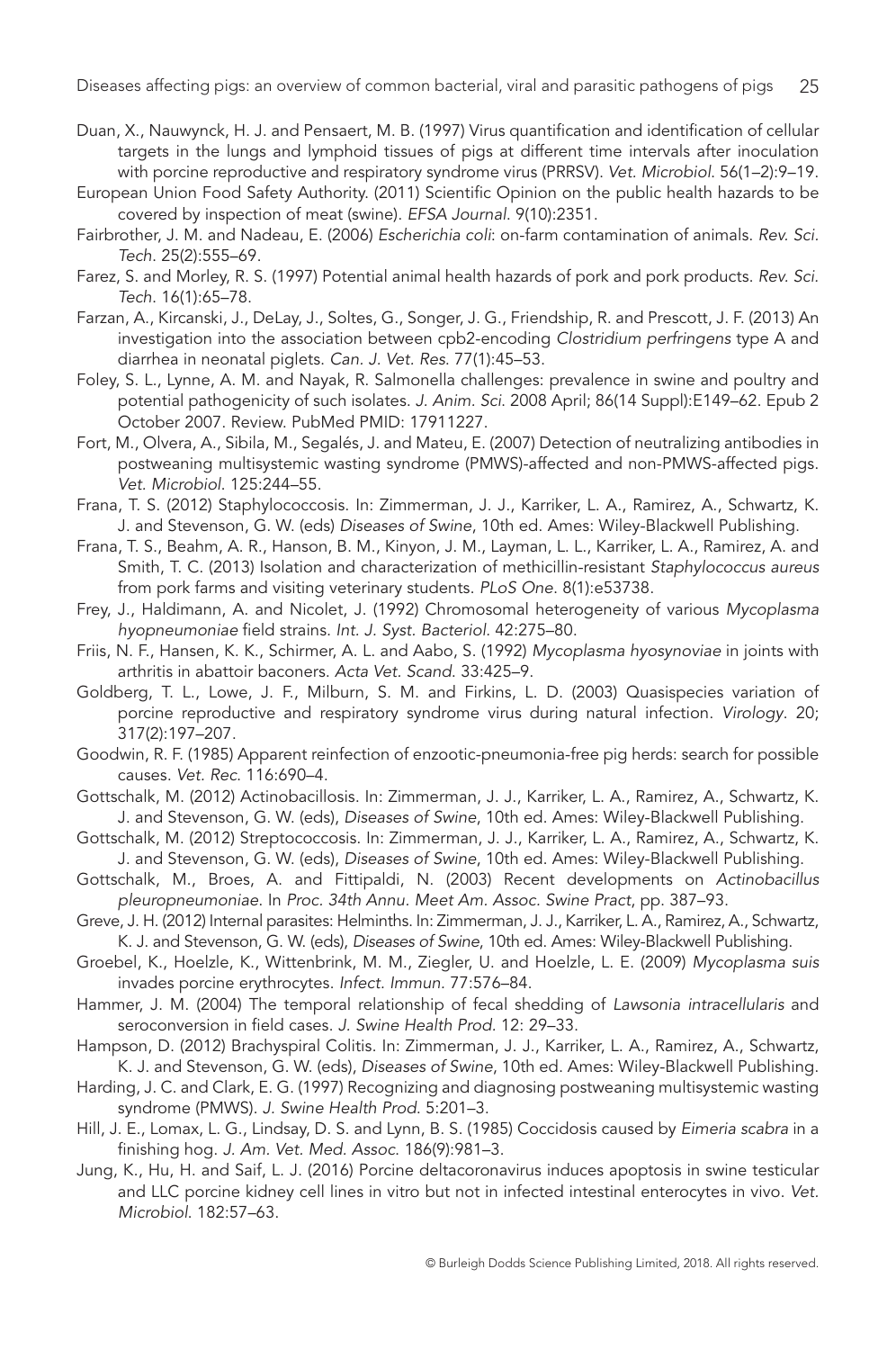- [Jung, K. and Saif, L. J. \(2015\) Porcine epidemic diarrhea virus infection: Etiology, epidemiology,](http://dx.doi.org/http://dx.doi.org/10.1016/j.tvjl.2015.02.017) [pathogenesis and immunoprophylaxis.](http://dx.doi.org/http://dx.doi.org/10.1016/j.tvjl.2015.02.017) *Vet. J*. 204(2):134–43.
- [Kelly, A. R., Jones, R. J., Gillick, J. C. and Sims, L. D. \(1984\) Outbreak of botulism in horses.](http://dx.doi.org/http://dx.doi.org/10.1111/j.2042-3306.1984.tb02005.x) *Eq. Vet. J*[. 16:519–21.](http://dx.doi.org/http://dx.doi.org/10.1111/j.2042-3306.1984.tb02005.x)
- [Kessler, E., Matthes, H. F., Schein, E. and Wendt, M. \(2003\) Detection of antibodies in sera of](http://dx.doi.org/http://dx.doi.org/10.1016/S0304-4017(0300098-0)) [weaned pigs after contact infection with Sarcoptes scabiei var. suis and after treatment with an](http://dx.doi.org/http://dx.doi.org/10.1016/S0304-4017(0300098-0)) [antiparasitic agent by three different indirect ELISAs.](http://dx.doi.org/http://dx.doi.org/10.1016/S0304-4017(0300098-0)) *Vet. Parasitol*. 114(1):63–73.
- Kielstein, P. and Rapp-Gabrielson, V. J. (1992) Designation of 15 serovars of *Haemophilus parasuis* on the basis of immunodiffusion using heat-stable antigen extracts. *J. Clin. Microbiol*. 30(4):862–5.
- [Kitching, R. P., Knowles, N. J., Samuel, A. R. and Donaldson, A. I. \(1989\) Development of foot-and](http://dx.doi.org/http://dx.doi.org/10.1007/BF02250825)[mouth disease virus strain characterisation--a review.](http://dx.doi.org/http://dx.doi.org/10.1007/BF02250825) *Trop. Anim. Health Prod.* 21:153–66.
- Kucerova, Z., Jaglic, Z., Ondriasova, R. and Nedbalcova, K. (2005) Serotype distribution of *Actinobacillus pleuropneumoniae* isolated from porcine pleuropneumonia in the Czech Republic during period 2003–2004. *Vet. Med. – Czech*. 50:355–60.
- [Leiser, O. P., Corn, J. L., Schmit, B. S., Keim, P. S. and Foster, J. T. \(2013\) Feral swine brucellosis in the](http://dx.doi.org/http://dx.doi.org/10.1016/j.vetmic.2013.02.025) [United States and prospective genomic techniques for disease epidemiology.](http://dx.doi.org/http://dx.doi.org/10.1016/j.vetmic.2013.02.025) *Vet. Microbiol.* [166\(1–2\):1–10.](http://dx.doi.org/http://dx.doi.org/10.1016/j.vetmic.2013.02.025)
- [Leuenberger, R., Boujon, P., Thür, B., Miserez, R., Garin-Bastuji, B., Rüfenacht, J. and Stärk, K. D.](http://dx.doi.org/http://dx.doi.org/10.1136/vr.160.11.362)  [\(2007\) Prevalence of classical swine fever, Aujeszky's disease and brucellosis in a population of](http://dx.doi.org/http://dx.doi.org/10.1136/vr.160.11.362) [wild boar in Switzerland.](http://dx.doi.org/http://dx.doi.org/10.1136/vr.160.11.362) *Vet. Rec.* 160(11):362–8.
- [Li, G., Chen, Q., Harmon, K. M., Yoon, K. J., Schwartz, K. J. and Hoogland, M. J. \(2014\) Full-length](http://dx.doi.org/http://dx.doi.org/10.1128/genomeA.01337-14) [genome sequence of porcine deltacoronavirus strain USA/IA/2014/8734.](http://dx.doi.org/http://dx.doi.org/10.1128/genomeA.01337-14) *Genome Announc*. [2:e00278–14.](http://dx.doi.org/http://dx.doi.org/10.1128/genomeA.01337-14)
- [Lindsay, D. S., Blagburn, B. L. and Boosinger, T. R. \(1987\) Experimental](http://dx.doi.org/http://dx.doi.org/10.1016/0304-4017(8790063-X)) *Eimeria debliecki* infections in [nursing and weaned pigs.](http://dx.doi.org/http://dx.doi.org/10.1016/0304-4017(8790063-X)) *Vet. Parasitol*. 25(1):39–45.
- Magstadt, D., Madson, D., Arruda, P., Hoag, H., Sun, D., Pillatzki, A., Stevenson, G., Wilberts, B., Brodie, J., Harmon, K., Chong, W. and Main, R. (2014) Porcine epidemic diarrhea: Pathogenesis and viremia in weaned and neonatal pigs. *In Proc 22nd Annual Swine Disease Conference for Swine Practitioners*, pp. 34–7.McOrist, S. (2005) Defining the full cost of endemic porcine proliferative enteropathy. *Vet. J*. 170(1):8–9.
- [McOrist, S., Smith, S. H. and Green, L. J. \(1997\) Estimate of direct financial losses due to porcine](http://dx.doi.org/http://dx.doi.org/10.1136/vr.140.22.579) [proliferative enteropathy.](http://dx.doi.org/http://dx.doi.org/10.1136/vr.140.22.579) *Vet. Rec.* 140: 579–81.
- [McOrist, S., Smith, S. H. and Klein, T. \(1999\) Monitored control programme for proliferative](http://dx.doi.org/http://dx.doi.org/10.1136/vr.144.8.202) [enteropathy on British pig farms.](http://dx.doi.org/http://dx.doi.org/10.1136/vr.144.8.202) *Vet. Rec*. 144: 202–4.
- [Mebus, C. A., House, C., Ruiz Gonzalvo, F., Pineda, J. M., Tapiador, J., Pire, J. J., Bergada J.,](http://dx.doi.org/http://dx.doi.org/10.1006/fmic.1993.1014) [Yedloutschnig, R. J., Sahu, S., Becerra, V. and Sanchez-Vizcaino, J. M. \(1993\) Survival of foot](http://dx.doi.org/http://dx.doi.org/10.1006/fmic.1993.1014)[and-mouth disease, African swine fever, and hog cholera viruses in Spanish serrano cured hams](http://dx.doi.org/http://dx.doi.org/10.1006/fmic.1993.1014) [and Iberian cured hams, shoulders and loins.](http://dx.doi.org/http://dx.doi.org/10.1006/fmic.1993.1014) *Food Micro.* 10:133–43.
- Médici, K. C., Barry, A. F., Alfieri, A. F. and Alfieri, A. A. (2011) Porcine rotavirus groups A, B, and C identified by polymerase chain reaction in a fecal sample collection with inconclusive results by polyacrylamide gel electrophoresis. *J. Swine Health Prod*. 19(3):146–50.
- [Mittal, K. R., Higgins, R., Larivière, S. and Nadeau M. \(1992\) Serological characterization of](http://dx.doi.org/http://dx.doi.org/10.1016/0378-1135(9290101-X)) *Actinobacillus pleuropneumoniae* [strains isolated from pigs in Quebec.](http://dx.doi.org/http://dx.doi.org/10.1016/0378-1135(9290101-X)) *Vet. Microbiol*. 32(2):135–48.
- [Moennig, V., Floegel-Niesmann, G. and Greiser-Wilke, I. \(2003\) Clinical signs and epidemiology of](http://dx.doi.org/http://dx.doi.org/10.1016/S1090-0233(0200112-0)) [classical swine fever: A review of new knowledge.](http://dx.doi.org/http://dx.doi.org/10.1016/S1090-0233(0200112-0)) *Vet. J.* 165:11–20.
- [Nelson, M. I. and Vincent, A. L. \(2014\) Reverse zoonosis of influenza to swine: new perspectives on](http://dx.doi.org/http://dx.doi.org/10.1016/j.tim.2014.12.002) [the human-animal interface.](http://dx.doi.org/http://dx.doi.org/10.1016/j.tim.2014.12.002) *Trends Microbiol*. 23(3):142–53.
- Oh, Y., Han, K., Seo, H. W., Park, C. and Chae, C. (2013) Program of vaccination and antibiotic treatment to control polyserositis caused by Haemophilus parasuis under field conditions. *Can. J. Vet. Res*. 77(3): 183–90.
- Oliveira, S., Pijoan, C. and Morrison, R. (2004) Evaluation of *Haemophilus parasuis* control in the nursery using vaccination and controlled exposure. *J. Swine Health Prod*. 12(3):123–8.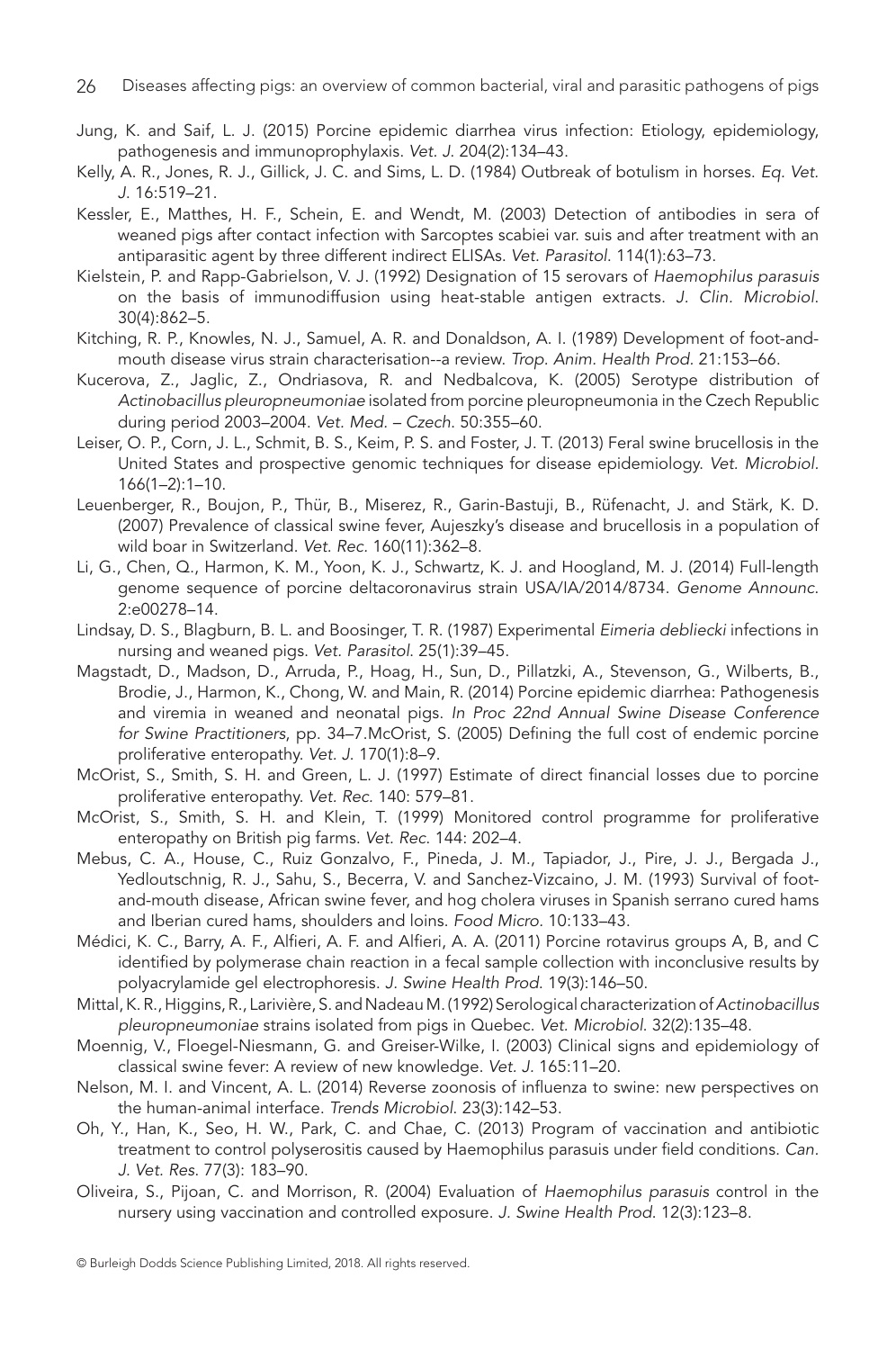- Olsen, S. C., Garin-Bastuji, B., Blasco, J. M., Nicola, A. M, and Samartino, L. (2012) Brucellosis In: Zimmerman, J. J., Karriker, L. A., Ramirez, A., Schwartz, K. J. and Stevenson, G. W. (eds), *Diseases of Swine*, 10th ed. Ames: Wiley-Blackwell Publishing.
- Otake, S., Dee, S., Corzo, C., Oliveira, S. and Deen, J. Long-distance airborne transport of infectious PRRSV and *Mycoplasma hyopneumoniae* from a swine population infected with multiple viral variants. *Vet. Microbiol*. 145(3–4):198–208.
- [Pappas, G., Akritidis, N., Bosilkoviski, M. and Tsianos, E. \(2005\) Brucellosis.](http://dx.doi.org/http://dx.doi.org/10.1056/NEJMra050570) *N. Engl. J. Med.* [352:2325–36.](http://dx.doi.org/http://dx.doi.org/10.1056/NEJMra050570)
- Pijoan, C., Morrison, R. B. and Hilley, H. D. (1983) Serotyping of *Pasteurella multocida* isolated from swine lungs collected at slaughter. *J. Clin. Microbiol*. 17:1074–6.
- [Piriou, L., Chevallier, S., Hutet, E., Charley, B., Le Potier, M. F. and Albina, E. \(2003\) Humoral and cell](http://dx.doi.org/http://dx.doi.org/10.1051/vetres:2003013)[mediated immune responses of d/d histocompatible pigs against classical swine fever \(CSF\)](http://dx.doi.org/http://dx.doi.org/10.1051/vetres:2003013) virus. *Vet. Res*[. 34:389–404.](http://dx.doi.org/http://dx.doi.org/10.1051/vetres:2003013)
- [Ploug, T., Holm, S. and Gjerris, M. \(2015\) The stigmatization dilemma in public health policy-the case](http://dx.doi.org/http://dx.doi.org/10.1186/s12889-015-2004-y) [of MRSA in Denmark.](http://dx.doi.org/http://dx.doi.org/10.1186/s12889-015-2004-y) *BMC Public Health*. 15:640.
- [Pogranichny, R. M., Yoon, K. J., Harms, P. A., Swenson, S. L., Zimmerman, J. J. and Sorden, S. D.](http://dx.doi.org/http://dx.doi.org/10.1089/vim.2000.13.143)  [\(2000\) Characterization of immune response of young pigs to porcine circovirus type 2 infection.](http://dx.doi.org/http://dx.doi.org/10.1089/vim.2000.13.143) *[Viral. Immunol](http://dx.doi.org/http://dx.doi.org/10.1089/vim.2000.13.143)*. 13:143–53.
- Ramirez, A., Rowe, E. W., Arruda, P. H. and Madson, D. (2014) Use of equine-origin antitoxins in piglets prior to exposure to mitigate the effects of *Clostridium difficile* infection – a pilot study. *J. Swine Health Prod*. 2014, 22(1):29–32.
- Rimler, R. B. and Rhoades, K. R. (1987) Serogroup F, a new capsule serogroup of *Pasteurella multocida. J. Clin. Microbiol*. 25:615–18.
- Ross, R. F. and Whittlestone, P. (1983) Recovery of, identification of, and serological response to porcine mycoplasmas. In: Tully, J. G. and Razin, S. (eds), *Methods in Mycoplasmology*. New York: Academic Press.
- Rowland, R. R., Lunney, J. and Dekkers, J. (2012) Control of porcine reproductive and respiratory syndrome (PRRS) through genetic improvements in disease resistance and tolerance. *Front. Genet*. 3:260.
- [Rowland, R. R., Steffen, M., Ackerman, T. and Benfield, D. A. \(1999\) The evolution of porcine](http://dx.doi.org/http://dx.doi.org/10.1006/viro.1999.9789) [reproductive and respiratory syndrome virus: quasispecies and emergence of a virus](http://dx.doi.org/http://dx.doi.org/10.1006/viro.1999.9789) [subpopulation during infection of pigs with VR-2332.](http://dx.doi.org/http://dx.doi.org/10.1006/viro.1999.9789) *Virology*. 5, 259(2):262–6.
- Ruiz Gonzalvo, F., Carnero, M. E. and Bruyel, V. (1981) Immunological responses of pigs to partially attenuated ASF and their resistance to virulent homologous and heterologous viruses. In: Wilkinson, P. J. (ed.), *FAO/CEC Expert Consultation in ASF Research*. Rome, pp. 206–16.
- Saif, L. J. (1999) Comparative pathogenesis of enteric viral infections of swine. *Adv. Exp. Med. Biol*. 473:47–59.
- [Saif, L. J., van Cott, J. L. and Brim, T. A. \(1994\) Immunity to transmissible gastroenteritis virus and](http://dx.doi.org/http://dx.doi.org/10.1016/0165-2427(9490124-4)) [porcine respiratory coronavirus infections in swine.](http://dx.doi.org/http://dx.doi.org/10.1016/0165-2427(9490124-4)) *Vet. Immunol. Immunopathol*. 43(1–3):89–97.
- Sanford, S. E. and Tilker, M. E. (1982) *Streptococcus suis* type II-associated diseases in swine: observations of a one-year study. *J. Am. Vet. Med. Assoc*. 181(7):673–6.
- Schalk, A. F., Roderick, L. M., Foust, H. L. and Harshfield, G. S. (1935) Avian Tuberculosis: Collected Studies. *ND Agric. Exp. Stn. Tech. Bull.* 279.
- Schelkopf, A. C., Magstadt, D. R., Arruda, B. L. Arruda, P. H. E., Zimmerman, J. J. Wetzell, T., Dee, S. A. and Madson, D. M. (2015) Lactogenic Protection against porcine epidemic diarrhea virus in piglets following homologous challenge. *In Proc 23rd Annual Swine Disease Conference for Swine Practitioners*, pp. 41–4.
- Schliesser, T. and Weber, A. (1973) Untersuchungen über die Tenazitzt von Mykobakterien der Gruppe III nach Runyon in Sagemehleinstreu. *Zentralbl Veterinärmed (B)* 20:710–14.
- Schwartz, K. J. 1997. Salmonellosis. Proc AASP, Quebec City, Quebec.
- Sjölund, M., de la Fuente, A., Fossum, C. and Wallgren, P. (2009) Responses of pigs to a re-challenge with *Actinobacillus pleuropneumoniae* after being treated with different antimicrobials following their initial exposure. *Vet Rec.* 164:550–5.
- Smith, H. J. (1986) Transmission of *Sarcoptes scabiei* in Swine by Fomites. *Can. Vet J*. 27(6):252–54.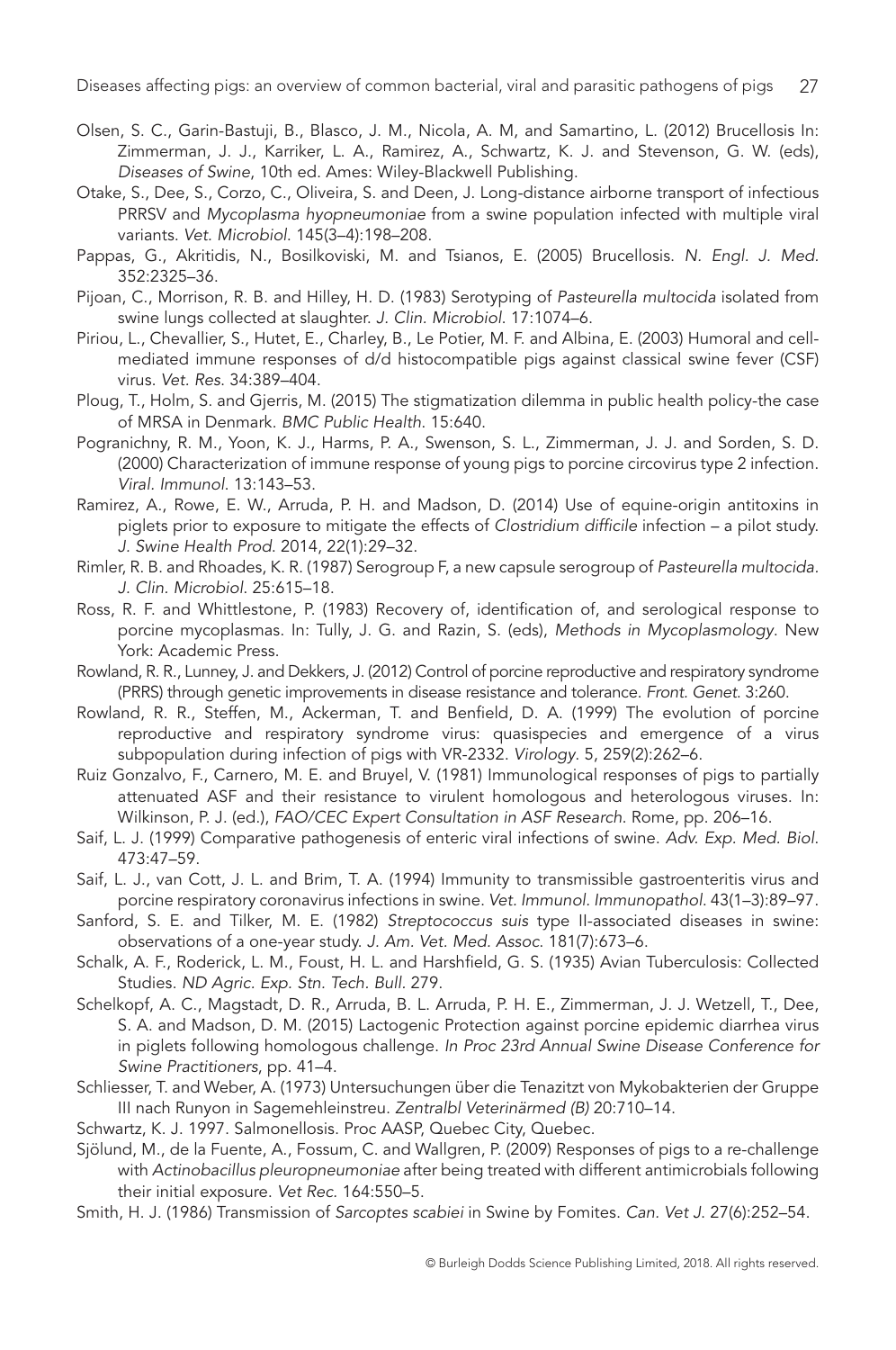- Sorden, S. D. (2000) Update on porcine circovirus and postweaning multisystemic wasting syndrome. *J. Swine Health Prod*. 8:133–6.
- [Stuart, B. P. and Lindsay, D. S. \(1986\) Coccidiosis in swine.](http://dx.doi.org/http://dx.doi.org/10.1016/S0749-0720(1531256-1)) *Vet. Clin. North Am. Food Anim. Pract*. [2\(2\):455–68.](http://dx.doi.org/http://dx.doi.org/10.1016/S0749-0720(1531256-1))
- Thacker, E. J. and Minion, F. C. (2012) Mycoplasmosis. In: Zimmerman, J. J., Karriker, L. A., Ramirez, A., Schwartz, K. J. and Stevenson, G. W. (eds), *Diseases of Swine*, 10th ed. Ames: Wiley-Blackwell Publishing.
- [Thanawongnuwech, R., Thacker, E. L. and Halbur, P. G. \(1997\) Effect of porcine reproductive and](http://dx.doi.org/http://dx.doi.org/10.1016/S0165-2427(9700078-0)) [respiratory syndrome virus \(PRRSV\) \(isolate ATCC VR-2385\) infection on bactericidal activity](http://dx.doi.org/http://dx.doi.org/10.1016/S0165-2427(9700078-0)) [of porcine pulmonary intravascular macrophages \(PIMs\): in vitro comparisons with pulmonary](http://dx.doi.org/http://dx.doi.org/10.1016/S0165-2427(9700078-0)) [alveolar macrophages \(PAMs\).](http://dx.doi.org/http://dx.doi.org/10.1016/S0165-2427(9700078-0)) *Vet. Immunol. Immunopathol*. 59(3–4):323–35.
- Theil, K. W., Bohl, E. H., Cross, R. F., Kohler, E. M. and Agnes, A. G. (1978) Pathogenesis of porcine rotaviral infection in experimentally inoculated gnotobiotic pigs. *Am. J. Vet. Res*. 39:213–20.
- Thoen, C. O., Jarnagin, J. L. and Richards, W. D. (1975) Isolation and identification of mycobacteria from porcine tissues: A three-year summary. *Am. J. Vet. Res.* 36:1383–6.
- Thoen, C. O. (2012) Tuberculosis. In: Zimmerman, J. J., Karriker, L. A., Ramirez, A., Schwartz, K. J. and Stevenson, G. W. (eds), *Diseases of Swine*, 10th ed. Ames: Wiley-Blackwell Publishing.
- Thomas, P. (2014) Field experiences using porcine epidemic diarrhea virus (PEDv) vaccine in herds experiencing endemic disease. *In Proc 22nd Annual Swine Disease Conference for Swine Practitioners*, pp. 38–42.
- Torremorrell, M., Moore, C. and Christianson, W. T. (2002) Establishment of a herd negative for porcine reproductive and respiratory syndrome virus (PRRSV) from PRRSV-positive sources. *J. Swine Health Prod*. 10(4):153–60.
- United States Department of Agriculture. (2011) *News Release*. [Online] Available from: [http://www.fsis.usda.gov/wps/portal/fsis/newsroom/!ut/p/a0/04\\_Sj9CPykssy0xPLMnMz0vMAf](http://www.fsis.usda.gov/wps/portal/fsis/newsroom/!ut/p/a0/04_Sj9CPykssy0xPLMnMz0vMAf) GjzOINAg3MDC2dDbwMDIHQ08842MTDy8\_YwNtMvyDbUREAzbjixQ!!/?1dmy&curre nt=true&urile=wcm%3Apath%3A%2FFSIS-Archives-Content%2Finternet%2Fmain%2F newsroom%2Fnews-releases-statements-and-transcripts%2Fnews-release-archives-byyear%2Farchives%2FCT\_Index919. [Accessed: 31st May 2016].
- [Vanier, G., Szczotka, A., Friedl, P., Lacouture, S., Jacques, M. and Gottschalk, M. \(2006\)](http://dx.doi.org/http://dx.doi.org/10.1099/mic.0.28312-0) *Haemophilus parasuis* [invades porcine brain microvascular endothelial cells.](http://dx.doi.org/http://dx.doi.org/10.1099/mic.0.28312-0) *Microbiology*. 152:135–42.
- [Wagstrom, E. A., Yoon, K. J. and Zimmerman, J. J. \(2000\) Immune components in porcine mammary](http://dx.doi.org/http://dx.doi.org/10.1089/08828240050144699) secretions. *[Viral. Immunol](http://dx.doi.org/http://dx.doi.org/10.1089/08828240050144699)*. 13:383–97.
- Wang, L., Byrum, B. and Zhang, Y. (2014) Detection and genetic characterization of deltacoronavirus in pigs, Ohio, USA, 2014. *Emerg. Infect Dis*. 20:1227–30.
- [Waters, M., Savoie, A., Garmory, H. S., Bueschel, D., Popoff, M. R., Songer, J. G., Titball, R. W.,](http://dx.doi.org/http://dx.doi.org/10.1128/JCM.41.8.3584-3591.2003) [McClane, B. A. and Sarker, M. R. \(2003\) Genotyping and phenotyping of beta2-toxigenic](http://dx.doi.org/http://dx.doi.org/10.1128/JCM.41.8.3584-3591.2003) *Clostridium perfringens* [fecal isolates associated with gastrointestinal diseases in piglets.](http://dx.doi.org/http://dx.doi.org/10.1128/JCM.41.8.3584-3591.2003) *J. Clin. Microbiol*[. 41:3584–91.](http://dx.doi.org/http://dx.doi.org/10.1128/JCM.41.8.3584-3591.2003)
- [Wertheim, H. F., Nghia, H. D., Taylor, W. and Schultsz, C. \(2009\)](http://dx.doi.org/http://dx.doi.org/10.1086/596763) *Streptococcus suis*: an emerging [human pathogen.](http://dx.doi.org/http://dx.doi.org/10.1086/596763) *Clin. Infect. Dis*. 48(5):617–25.
- Wiseman, B., Harris, D. L., Glock, R. D. and Wilkins, L. (1989) Management of seedstock that is negative for *Haemophilus parasuis*. In *Proc 20th Annu Meet Am Assoc Swine Pract*., pp. 23–5.
- Wittmann, G. and Rziha, H. J. (1989) Aujeszky's disease (pseudorabies) in pigs. In: Wittmann, G. (ed.), *Herpesvirus diseases of cattle, horses and pigs*. Boston: Kluwer Academic Publishers.
- World Health Organization. (2016) *Taeniasis/cysticercosis.* [Online] Available from: [http://www.who.](http://www.who.int/mediacentre/factsheets/fs376/en/) [int/mediacentre/factsheets/fs376/en/](http://www.who.int/mediacentre/factsheets/fs376/en/). [Accessed: 26th May 2016].
- World Organization for Animal Health and Food and Agriculture Organization of the United Nations. (2012) The Global Foot and Mouth Disease Control Strategy – Strengthening animal health systems through improved control of major disease. [Online] Available from: [http://www.oie.int/](http://www.oie.int/doc/ged/D11886.PDF) [doc/ged/D11886.PDF](http://www.oie.int/doc/ged/D11886.PDF). [Accessed: 26th May 2016].